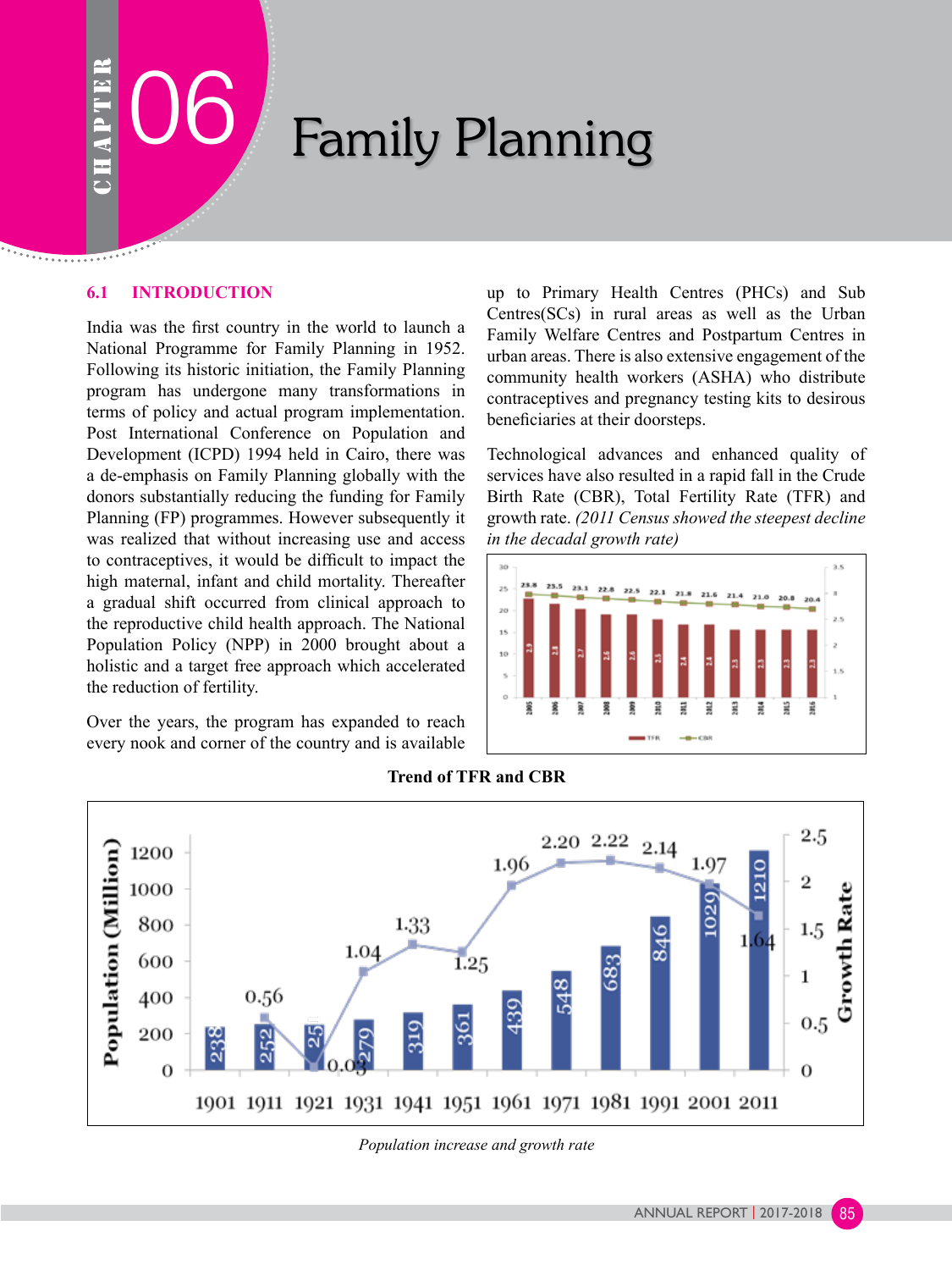#### CHAPTER - 06

The objectives, strategies and activities of the Family Planning Division are designed towards achieving the family welfare goals and objectives stated in various policy documents (NPP: National Population Policy 2000, NHP: National Health Policy 2002, and NRHM: National Rural Health Mission) as well as to honour the commitments of the Government of India (including ICPD: International Conference on Population and Development, MDG: Millennium Development Goals, Sustainable Development Goals-SDG, FP2020 Summit and others).

# **I. Some facts on Family Planning and related matters**

| 15.7 % expected increase of<br>population in fifteen years | From 1210 million in 2011 to 1400 million in 2026.<br>Population Projection Report, 2006.                                                                            |
|------------------------------------------------------------|----------------------------------------------------------------------------------------------------------------------------------------------------------------------|
| Decline in TFR                                             | Helps to stabilize India's population growth which in turn spurs the<br>economic and social progress                                                                 |
| Greater investments in family<br>planning                  | Helps to mitigate the impact of high population growth by helping<br>$\bullet$<br>women achieve desired family size and avoid unintended and<br>mistimed pregnancies |
|                                                            | Reduce maternal mortality by 25-35%                                                                                                                                  |
|                                                            | Reduce infant mortality and abortions significantly                                                                                                                  |
| Government of India's                                      | Maternal Mortality Ratio (MMR) to 100/100,000 live births                                                                                                            |
| commitment                                                 | Infant Mortality Rate (IMR) to 30/1000 live births                                                                                                                   |
|                                                            | Total Fertility Rate (TFR) to 2.1 by 2017 as per 12 <sup>th</sup> Five Year Plan                                                                                     |

#### **II. Factors that influence Population Growth**

| Unmet need of Family Planning        | 12.9% as per NFHS-4 $(2015-16)$<br>$\bullet$                                                                     |  |
|--------------------------------------|------------------------------------------------------------------------------------------------------------------|--|
| Age at Marriage and first childbirth | 26.8% of the girls get married below the age of 18 years as per<br>$\bullet$<br>NFHS (2015-2016)                 |  |
|                                      | Out of the total births, 10.7% are among teenagers <i>i.e.</i> 15-19 years<br>(SRS 2016)                         |  |
| Spacing between Births:              | Spacing between two child births is less than the recommended<br>period of 3 years in 48.1% of births (SRS 2016) |  |
| 15-24 age group                      | 36.5% contribution in total fertility (SRS 2016)<br>$\bullet$                                                    |  |
| (women)                              | 41% contribution in maternal mortality (SRS 2011-13)                                                             |  |

#### **III. Current Demographic Scenario in the Country (CENSUS 2011)**

| 2.4% of world's land mass | $\cdot$ 17.5% of the world's population                                                                                                      |
|---------------------------|----------------------------------------------------------------------------------------------------------------------------------------------|
| 1.21 billion              | India's population as per Census-2011<br>$\bullet$                                                                                           |
|                           | Equal to the combined population of U.S.A., Indonesia, Brazil,<br>$\bullet$<br>Pakistan, Bangladesh and Japan put together (1214.3 million). |
| 200 million               | Population of Uttar Pradesh - more than the population of Brazil<br>$\bullet$                                                                |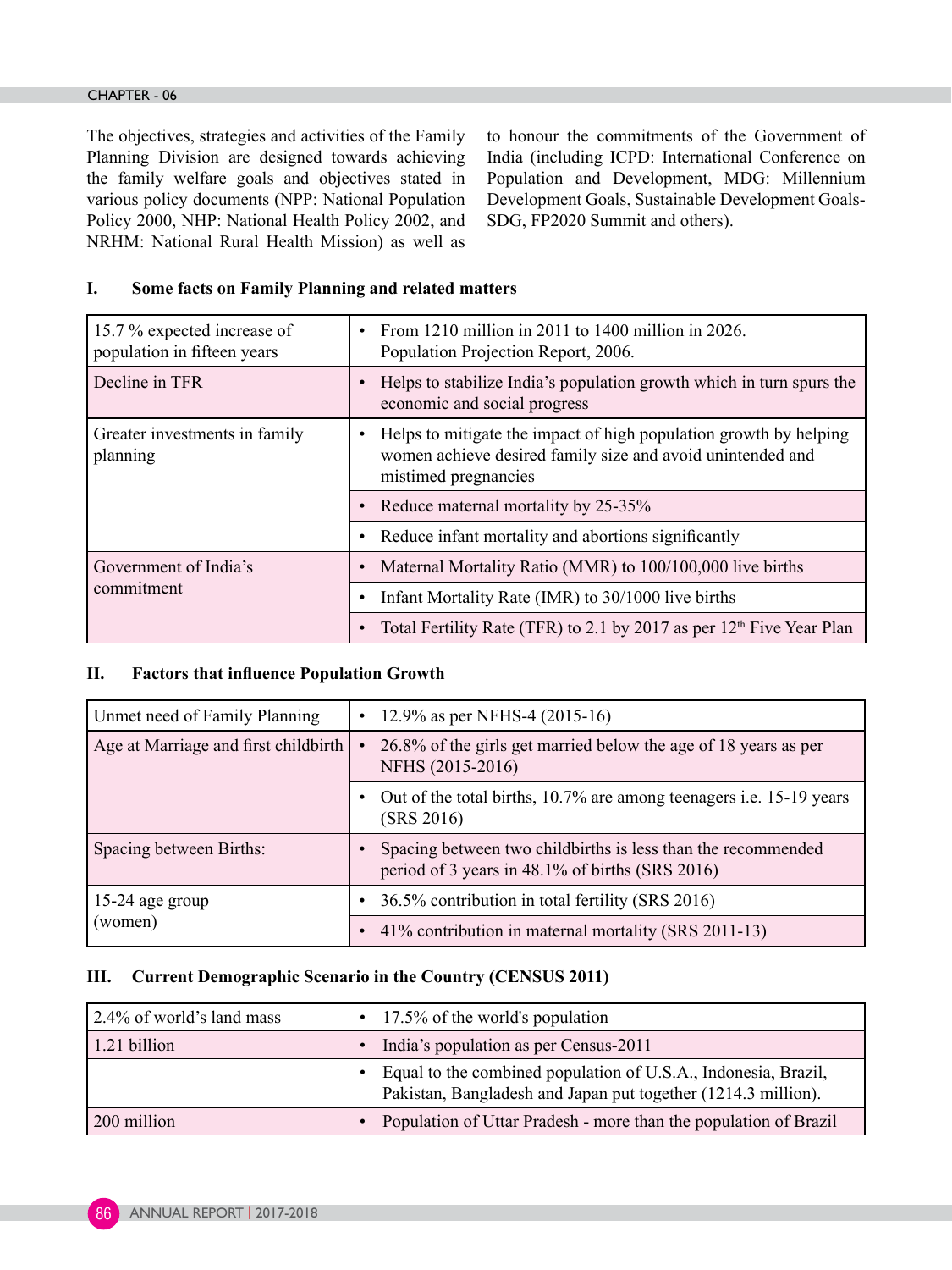**Ratio of Growth of Population in India:**

| <b>Census</b><br>Year | <b>Population</b><br>(In Crores) | <b>Decadal</b><br>Growth $(\% )$ | Average<br>Annual<br><b>Exponential</b><br>Growth $(\% )$ |
|-----------------------|----------------------------------|----------------------------------|-----------------------------------------------------------|
| 1971                  | 54.82                            | 24.80                            | 2.20                                                      |
| 1981                  | 68.33                            | 24.66                            | 2.22                                                      |
| 1991                  | 84.64                            | 23.87                            | 2.16                                                      |
| 2001                  | 102.87                           | 21.54                            | 1.97                                                      |
| 2011                  | 121.02                           | 17.64                            | 1.64                                                      |

(in last 5 decades)

- Perceptible decline Maternal Mortality ratio 556 in 1990 to 167 in 2011-13
	- Crude birth rate 40.8 per 1000 in 1951 to 20.4 in 2016.
	- Infant mortality rate from 146 in 1951-61 to 34 in 2016.
	- Total Fertility rate from 6.0 in 1951 to 2.3 in 2016
	- Steepest decline in growth rate between 2001 and 2011 from 21.54% to 17.64%.
	- Decline in 0-6 population by 3.08% compared to 2001
- Population added Lesser than the previous decade, 18.14 crores added during 2001- 2011 compared to 18.23 crores during 1991-2011.
- Significant decline There is a 4.1 percentage point fall from 24.99% in 2001 to 20.92% in 2011 in the growth rate of population in the EAG States

 (U.P, Bihar, Jharkhand, M.P, Chhattisgarh, Rajasthan, Orissa and Uttaranchal) after decades of stagnation.

• The Birth rate has declined from 23.8 in 2005 to the current 20.4 in 2016.

# **IV. Progress in TFR:**

| <b>TFR</b>                       |                                                                                                                                                                                                                                                                                                                                                                                                                                                                                    | Data<br><b>Source</b>                                 |
|----------------------------------|------------------------------------------------------------------------------------------------------------------------------------------------------------------------------------------------------------------------------------------------------------------------------------------------------------------------------------------------------------------------------------------------------------------------------------------------------------------------------------|-------------------------------------------------------|
| TFR decline                      | From 2.9 in 2005 to 2.3 in<br>$\bullet$<br>2016                                                                                                                                                                                                                                                                                                                                                                                                                                    |                                                       |
|                                  | • Decline more significant in<br>High Focus States.                                                                                                                                                                                                                                                                                                                                                                                                                                |                                                       |
| TFR of 2.1 or<br>less            | • 24 States and Union<br>Territories - Sikkim-1.2,<br>Andaman and Nicobar-1.5,<br>Chandigarh-1.6, Delhi-1.6,<br>Tamil Nadu-1.6, West<br>Bengal-1.6, Andhra<br>Pradesh-1.7, Daman and<br>Diu-1.7, Goa-1.7, Himachal<br>Pradesh-1.7, Jammu and<br>Kashmir-1.7, Puducherry-1.7,<br>Punjab-1.7, Telangana-1.7,<br>Tripura-1.7, Karnataka-1.8,<br>Kerala-1.8, Lakshadweep-1.8,<br>Maharashtra-1.8,<br>Uttrakhand-1.9, Odisha-2.0,<br>Gujarat-2.0, Haryana-2.1,<br>Arunachal Pradesh 2.1 | <b>SRS</b><br>2016<br>and<br><b>NFHS</b><br><b>IV</b> |
| TFR 2.2-3.0                      | • 9 States and Union Territories<br>- Assam-2.3, Dadra & Nagar<br>Haveli-2.3, Mizoram-2.3,<br>Chhattisgarh-2.5,<br>Jharkhand-2.6, Manipur-2.6,<br>Rajasthan-2.7, Nagaland-2.7,<br>Madhya Pradesh-2.8                                                                                                                                                                                                                                                                               |                                                       |
| TFR more than<br>or equal to 3.0 | 3 States - Bihar-3.3,<br>$\bullet$<br>Uttar Pradesh-3.1 and<br>Meghalaya-3.0                                                                                                                                                                                                                                                                                                                                                                                                       |                                                       |

# **Impact of High FocusApproach of the Government of India**

Government of India has categorized States as per the TFR level into very high-focus (more than or equal to 3.0), high-focus (more than 2.1 and less than 3.0) and non-high focus (less than or equal to 2.1) categories.

There are three States in the very high focus category - Bihar, Uttar Pradesh and Meghalaya. As per recent SRS figures, Bihar has shown an increase by 0.1 point from 2015 to 2016 while, the TFR in Uttar Pradesh has remained constant. Meghalaya on the other hand (not covered under SRS) shows a 0.8 point decline from NFHS III (2005-06) to NFHS IV (2015-16).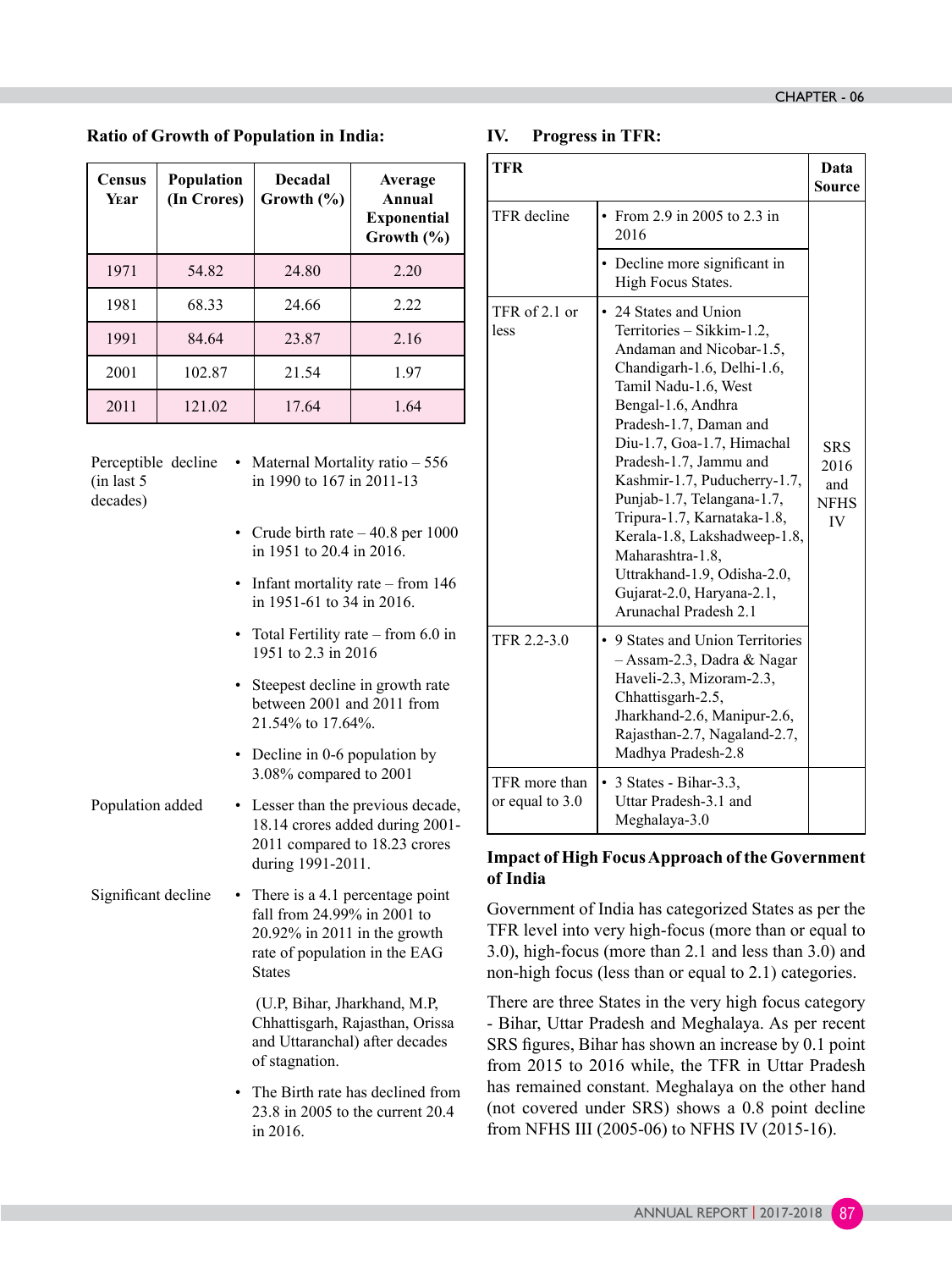| Category                      | <b>State</b>         | <b>SRS 2015</b>          | <b>SRS 2016</b> |
|-------------------------------|----------------------|--------------------------|-----------------|
| Very High Focus States for FP | <b>Bihar</b>         | 3.2                      | 3.3             |
|                               | <b>Uttar Pradesh</b> | 3.1                      | 3.1             |
| High Focus States for FP      | Meghalaya            | $3.8*$                   | $3.0^{#}$       |
|                               | Madhya Pradesh       | 2.8                      | 2.8             |
|                               | Nagaland             | $3.7*$                   | $2.7^{#}$       |
|                               | Rajasthan            | 2.7                      | 2.7             |
|                               | Manipur              | $2.8*$                   | $2.6^{#}$       |
|                               | Jharkhand            |                          | 2.6             |
|                               | Chhattisgarh         | 2.5                      | 2.5             |
|                               | Mizoram              | $2.9*$                   | $2.3^{#}$       |
|                               | Dadar & Nagar Haveli | $\overline{\phantom{a}}$ | $2.3^{\#}$      |
|                               | Assam                | 2.3                      | 2.3             |

*Source: \*NFHS III and # NFHS IV*

### **6.2 CURRENT FAMILY PLANNING EFFORTS**

Family planning has undergone a paradigm shift and emerged as a key intervention to reduce maternal and infant mortalities and morbidities. It is well-established that the States with high contraceptive prevalence rate have lower maternal and infant mortalities.

Greater investments in family planning can thus help mitigate the impact of high population growth by helping women achieve desired family size and avoid unintended and mistimed pregnancies. Further, contraceptive use can prevent recourse to induce abortion and eliminate most of these deaths.

# **6.2.1 Contraceptive services under the National Family Welfare Program**

The methods available currently in India can be broadly divided into two categories, spacing methods and permanent methods. An additional method available is the emergency contraceptive pill which is to be used in cases of emergency.

**6.2.2 Spacing Methods-** these are the reversible methods of contraception to be used by couples who wish to have children in future. These include:

*A. Injectable Contraceptive MPA under the 'Antara' programme* – which has been recently introduced in the current basket of choices.

# **B. Oral contraceptive pills (OCP)**

- These are hormonal pills which have to be taken daily by a woman, preferably at a fixed time. The strip also contains additional iron pills to be consumed during the hormonal pill free days. The method may be used by majority of women after screening by a trained provider.
- At present, there is a scheme for delivery of OCPs at the doorstep of beneficiaries by ASHA with a minimal charge. The brand "MALA-N" is available free of cost at all public healthcare facilities.
- Centchroman "Chhaya"- The once a week non-steroidal oral pill has also been recently introduced in the current basket of choices.

# **C. Condoms**

• These are barrier methods of contraception which offer the dual protection of preventing unwanted pregnancies as well as transmission of RTI/STI including HIV. The brand "Nirodh"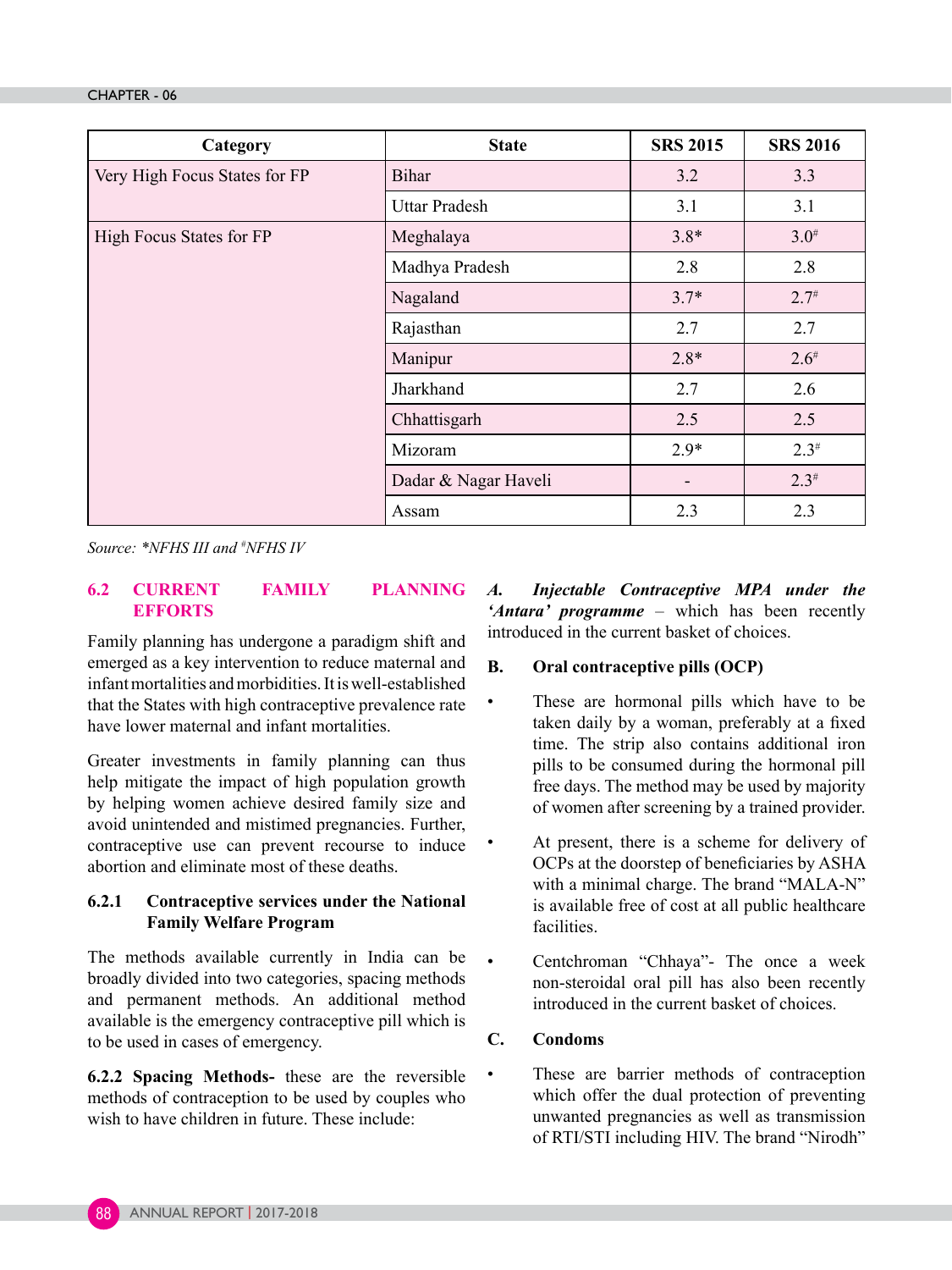is available free of cost at government health facilities and supplied at doorstep by ASHAs at minimal cost.

# **D. Intra-Uterine Contraceptive Devices (IUCD)**

- Copper containing IUCDs are a highly effective method for long term birth spacing.
- Should not be used by women with uterine anomalies or women with active PID or those who are at increased risk of STI/RTI (women with multiple partners).
- The acceptor needs to return for follow up visit after 1, 3 and 6 months of IUCD insertion as the expulsion rate is highest in this duration.
- Two types:
	- o Cu IUCD 380A (10 yrs)
	- o Cu IUCD 375 (5 yrs)
- New approach of method delivery- postpartum IUCD (PPIUCD) insertion by specially trained providers to tap the opportunities offered by institutional deliveries.
- Post Abortion IUCD (PAIUCD) Repeated unintended pregnancies and unwanted births or abortions contributes to increase morbidity and mortality among mothers and newborns. The provision of effective post abortion services helps in decreasing maternal morbidities by averting unwanted pregnancies.

**6.2.3 Permanent Methods-** these methods may be adopted by any member of the couple and are generally considered irreversible.

# **A. Female Sterilisation**

- There are two techniques:
	- o Minilap Minilaparotomy involves making a small incision in the abdomen. The fallopian tubes are brought to the incision to be cut or blocked. Can be performed by a trained MBBS doctor.
	- o Laparoscopic Laparoscopy involves

inserting a long thin tube with a lens in it into the abdomen through a small incision. This laparoscope enables the doctor to see and block or cut the fallopian tubes in the abdomen. Can be done only by trained and certified MBBS doctor or specialist.

o Post Abortion Sterilisation - This refers to the sterilization done within 7 days of a complete abortion.

# **B. Male Sterilisation**

- Through a puncture or small incision in the scrotum, the provider locates each of the 2 tubes that carries sperm to the penis (vas deferens) and cuts or blocks it by cutting and tying it closed or by applying heat or electricity (cautery). The procedure is performed by MBBS doctors trained in these. However, the couple needs to use an alternative method of contraception for first three months after sterilization till no sperms are detected in semen.
- Two techniques being used in India:
	- $\triangleright$  Conventional
	- $\triangleright$  Non- scalpel vasectomy no incision, only puncture and hence no stiches.

# **6.2.4 Emergency Contraceptive Pill**

- To be consumed in cases of emergency arising out of unplanned/unprotected intercourse.
- The pill should be consumed within 72 hours of the sexual act and should never be considered a replacement for a regular contraceptive.

# **6.2.5 Other Commodities - Pregnancy testing kits**

- Helps to detect pregnancy as early as one week after the missed period, thus proving an early opportunity for medical termination of pregnancy, thus saving lives lost to unsafe abortions.
	- These are available at the sub Centre level and also carried by ASHA.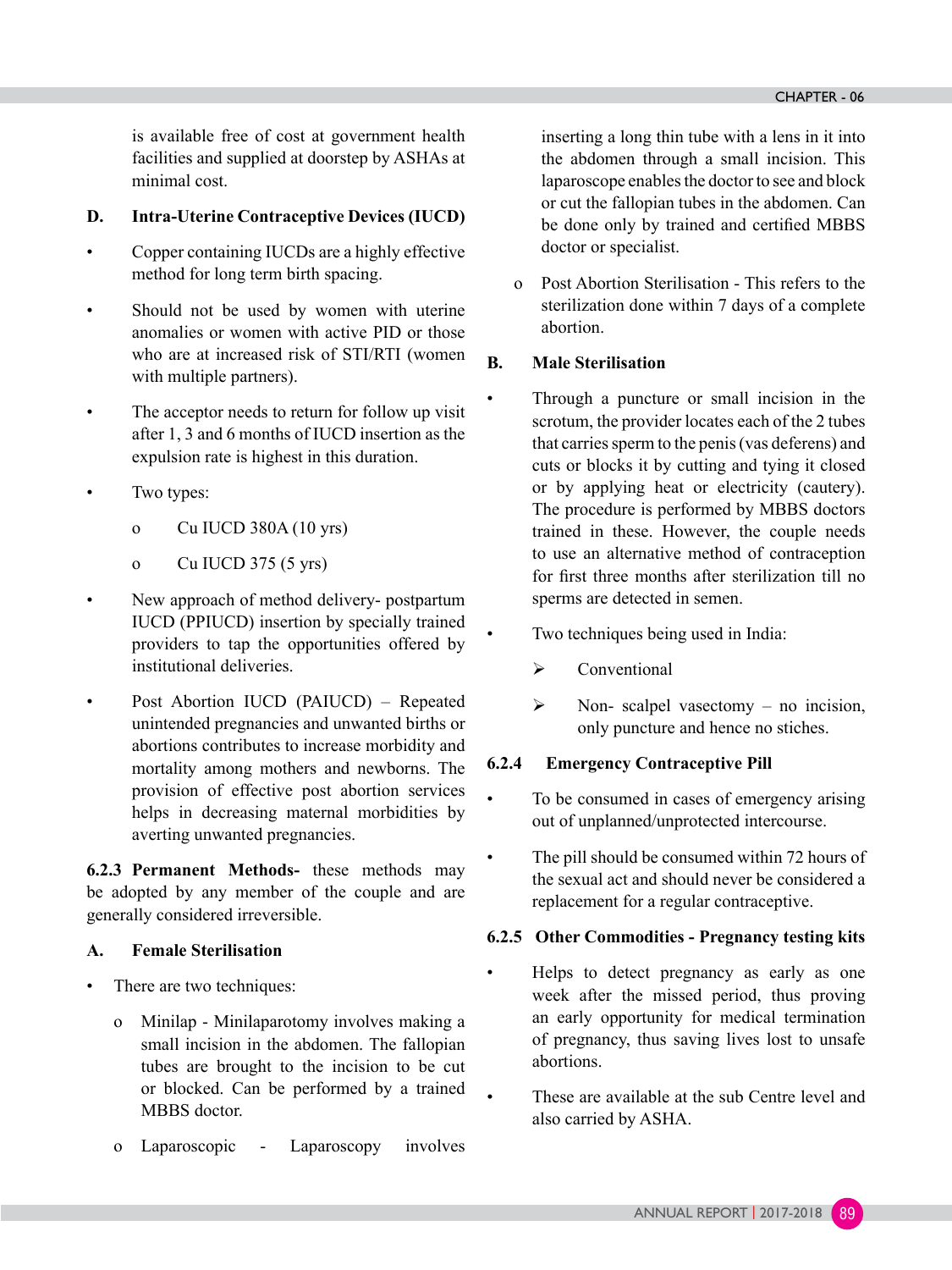# **6.2.6 Service Delivery Points**

- All the spacing methods, viz. IUCDs, OCPs and condoms are available at the public health facilities beginning from the Sub-Centre level. Additionally, OCPs condoms, and emergency contraceptive pills (since are not skill based services) are available at the village level also through trained ASHAs.
- Permanent methods are generally available at Primary Health Centre level or above. They are provided by MBBS doctors who have been trained to provide these services. Laparoscopic sterilization is being offered at CHCs and above level by a specialist gynecologist/surgeon only.
	- These services are provided to around 20 crores eligible couples. Details of services provided at different levels of facilities are as follows:

| <b>Family Planning Method</b>                  | <b>Service Provider</b><br><b>Service Location</b>              |                                                                                                |  |  |  |  |
|------------------------------------------------|-----------------------------------------------------------------|------------------------------------------------------------------------------------------------|--|--|--|--|
| <b>LIMITING METHODS</b>                        |                                                                 |                                                                                                |  |  |  |  |
| Minilap                                        | Trained & certified MBBS doctors &<br><b>Specialist Doctors</b> | PHC & higher levels                                                                            |  |  |  |  |
| Laparoscopic Sterilization                     | Trained & certified MBBS doctors &<br><b>Specialist Doctors</b> | Usually CHC & higher levels                                                                    |  |  |  |  |
| NSV(No Scalpel Vasectomy)                      | Trained & certified MBBS doctors &<br><b>Specialist Doctors</b> | PHC & higher levels                                                                            |  |  |  |  |
| <b>SPACING METHODS</b>                         |                                                                 |                                                                                                |  |  |  |  |
| Interval IUCD                                  | Trained & certified ANMs, LHVs,<br>SNs and doctors              | Sub Centre & higher levels                                                                     |  |  |  |  |
| Post-Partum IUCD                               | Trained & certified nurses and<br>doctors                       | Currently PHC and higher<br>levels (Delivery Points)                                           |  |  |  |  |
| Oral Contraceptive Pills (OCPs)                | Trained ASHAs, ANMs, LHVs, SNs<br>and doctors                   | Village level<br>Sub Centre & higher levels                                                    |  |  |  |  |
| Condoms                                        | Trained ASHAs, ANMs, LHVs, SNs<br>and doctors                   | Village level<br>Sub Centre & higher levels                                                    |  |  |  |  |
| Injectable Contraceptive MPA                   | Trained doctors, SNs, LHVs and<br><b>ANMs</b>                   | Medical Colleges and District<br>Hospital (In MPV districts at<br>all levels up to Sub-Centre) |  |  |  |  |
| <b>EMERGENCY CONTRACEPTION</b>                 |                                                                 |                                                                                                |  |  |  |  |
| <b>Emergency Contraceptive Pills</b><br>(ECPs) | Trained ASHAs, ANMs, LHVs, SNs<br>and doctors                   | Village level<br>Sub Centre & higher levels                                                    |  |  |  |  |

*Note: Contraceptives like OCPs, Condoms are also provided through Social Marketing Organizations.*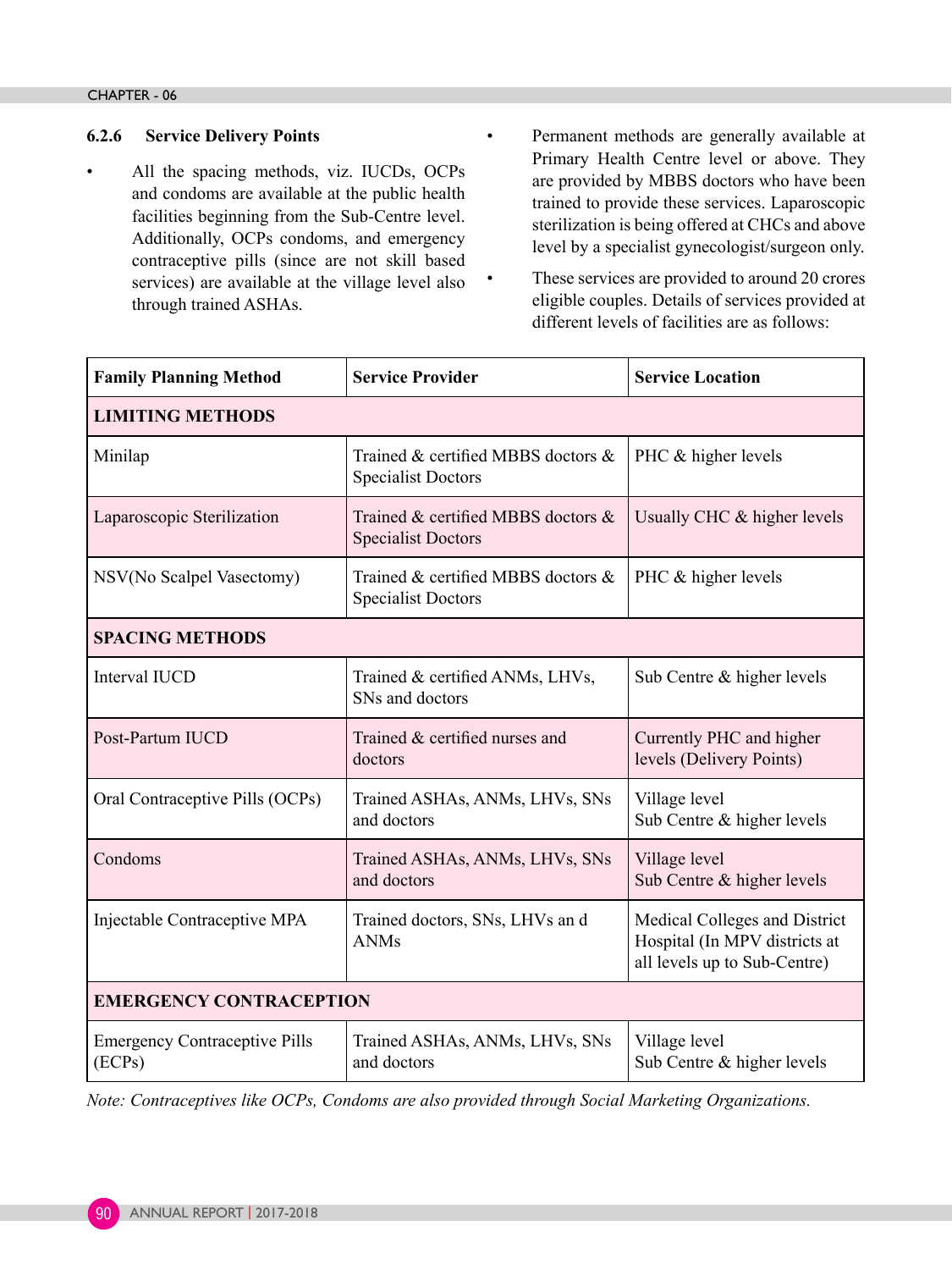# **6.3 SALIENT FEATURES OF THE FAMILY PLANNING PROGRAMME**

#### **A. On-going interventions**

- More emphasis on Spacing methods like PPIUCD and IUCD.
- Availability of Fixed Day Static Services at all facilities.
- Emphasis on Minilap tubectomy services because of its logistical simplicity and associated with less failure and complication rates.
- A rational human resource development plan is in place for provision of IUCD, Minilap and NSV to empower the facilities (DH, CHC, PHC, SHC) with at least one provider each for each of the services and Sub Centres with ANMs trained in IUD insertion.
- Ensuring quality care in Family Planning services by establishing Quality Assurance Committees at State and district levels.
- Accreditation of more private/ NGO facilities to increase the provider base for family planning services under PPP.
- Increasing male participation and promoting Non- scalpel Vasectomy.
- Compensation scheme for sterilization acceptors - under the scheme MoHFW provides compensation for loss of wages to the beneficiary and also to the service provider (& team) for conducting sterilizations. The compensation scheme has been enhanced in 11 high focus States from the year 2014.
- 'National Family Planning Indemnity Scheme' under which clients are indemnified in the eventualities of deaths, complications and failures following sterilization. The providers/ accredited institutions are indemnified against litigations in those eventualities.
- PPIUCD Incentive for service providers and ASHAs.
- MoHFW has introduced short term IUCD (5

years' effectivity), Cu IUCD 375 under the National Family Planning Programme.

- A new method of IUCD insertion (post-partum IUCD insertion) has been introduced by the Government. The current emphasis is on provision of PPIUCD services.
- Promoting Post-partum Family Planning services at district hospitals by providing for placement of dedicated Family Planning Counsellors and training of personnel.
	- Home Delivery of Contraceptives (HDC):
		- $\triangleright$  The scheme was launched to utilize the services of ASHA to deliver contraceptives at the doorstep of beneficiaries. The scheme is operational in the entire country.
		- $\triangleright$  ASHA is charging a nominal amount from beneficiaries for her effort to deliver contraceptives at doorstep i.e. Re 1 for a pack of 3 condoms, Re 1 for a cycle of OCPs and Rs 2 for a pack of one tablet of ECP.

• Ensuring Spacing at Birth (ESB):

- ¾ Under this scheme, the services of ASHAs are utilized for counselling newly married couples to ensure spacing of 2 years after marriage and couples with 1 child to have spacing of 3 years after the birth of  $1<sup>st</sup>$  child. The scheme is operational in 18 States (EAG, North Eastern and Gujarat and Haryana). ASHA are paid the following incentives under the scheme:
- $\triangleright$  Rs. 500/- to ASHA for delaying first child birth by 2 years after marriage.
- $\triangleright$  Rs. 500/- to ASHA for ensuring spacing of 3 years after the birth of  $1<sup>st</sup>$  child
- $\triangleright$  Rs. 1000/- in case the couple opts for a permanent limiting method up to 2 children only

The spacing component of the scheme has been extended in a few other States where spacing is low - Karnataka, West Bengal, Maharashtra,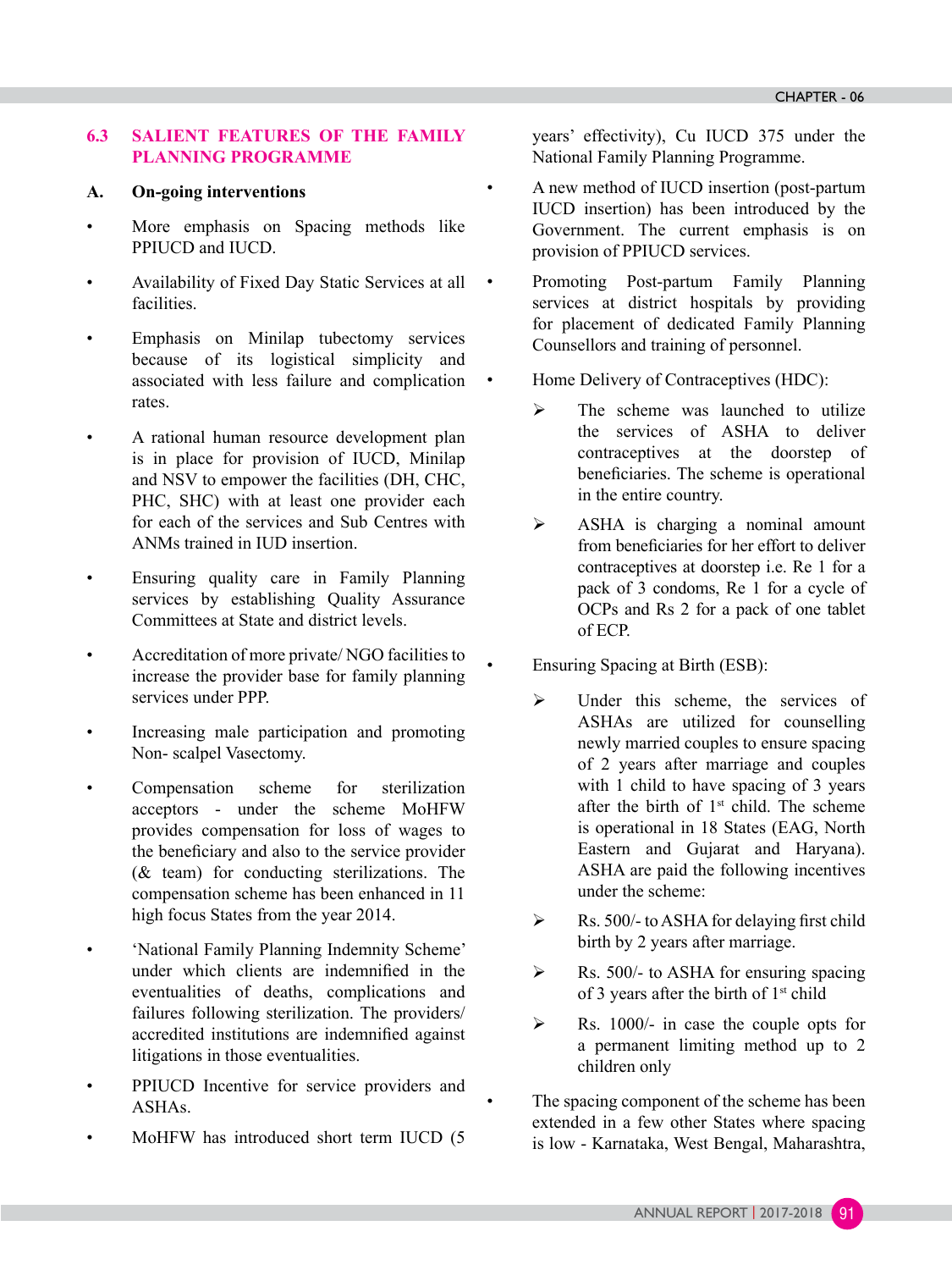Andhra Pradesh, Punjab, Telangana and Daman & Diu. Dadra & Nagar Haveli also initiated the implementation of the ESB scheme (both spacing and limiting components).

- Pregnancy Testing Kits:
- ¾ Nishchay Home based Pregnancy Test Kits (PTKs) was launched under NRHM in 2008 across the country and anchored with the Family Planning Division on 24th January, 2012.
- ¾ The PTKs have been made available at Sub Centers and to the ASHAs.
- $\triangleright$  The PTKs facilitate the early detection and decision making for the outcomes of pregnancy.
- Improving contraceptives supply management up to peripheral facilities.
- Demand generation activities in the form of display of posters, billboards and other audio and video materials in the various facilities.
- To improve quality of services rendered, State and divisional level Family Planning reviews along with monitoring and comprehensive supportive supervision visits were undertaken.
- Strong political will and advocacy at the highest level, especially in States with high fertility rates.

# **6.4 NEW INTERVENTIONS TO IMPROVE ACCESS TO CONTRACEPTION**

- **Mission Parivar Vikas** The Government has conceived Mission Parivar Vikas for substantially increasing the access to contraceptives and family planning services in the high fertility districts of seven high focus States with TFR of 3 and above. These 146 districts are from the seven high focus, High TFR States (Uttar Pradesh, Bihar, Rajasthan, Madhya Pradesh, Chhattisgarh, Jharkhand and Assam) which constitutes 44% of the country's population.
	- A five pronged strategy has been developed

under the Mission Parivar Vikas which comprises of:

- a. Delivering assured services
- b. Building additional capacity/Human resource development for enhanced service delivery
- c. Ensuring commodity security
- d. Implementing new 'promotional schemes'
- e. Creating an enabling environment
- **Expansion of Basket of Choice** The current basket of FP choices has been expanded to include new contraceptives namely Injectable MPA under Antara Programme, POP and Centchroman (Chhaya).



• **Family Planning Logistics Information System (FP-LMIS):** The FP-LMIS has been launched to manage the distribution of contraceptives and strengthen the supply-chain management system. It will serve as a decisionmaking tool for policy makers, programme managers and logistics personnel to monitor and manage the flow of contraceptive supplies, in order to reduce stock-outs and overstocks, and improve the programme's effectiveness and contraceptive security. The national trainings for the key stakeholders have been completed and the State and district trainings are underway. The ground stock entry for State warehouses and Government Medical Store Depots has been completed.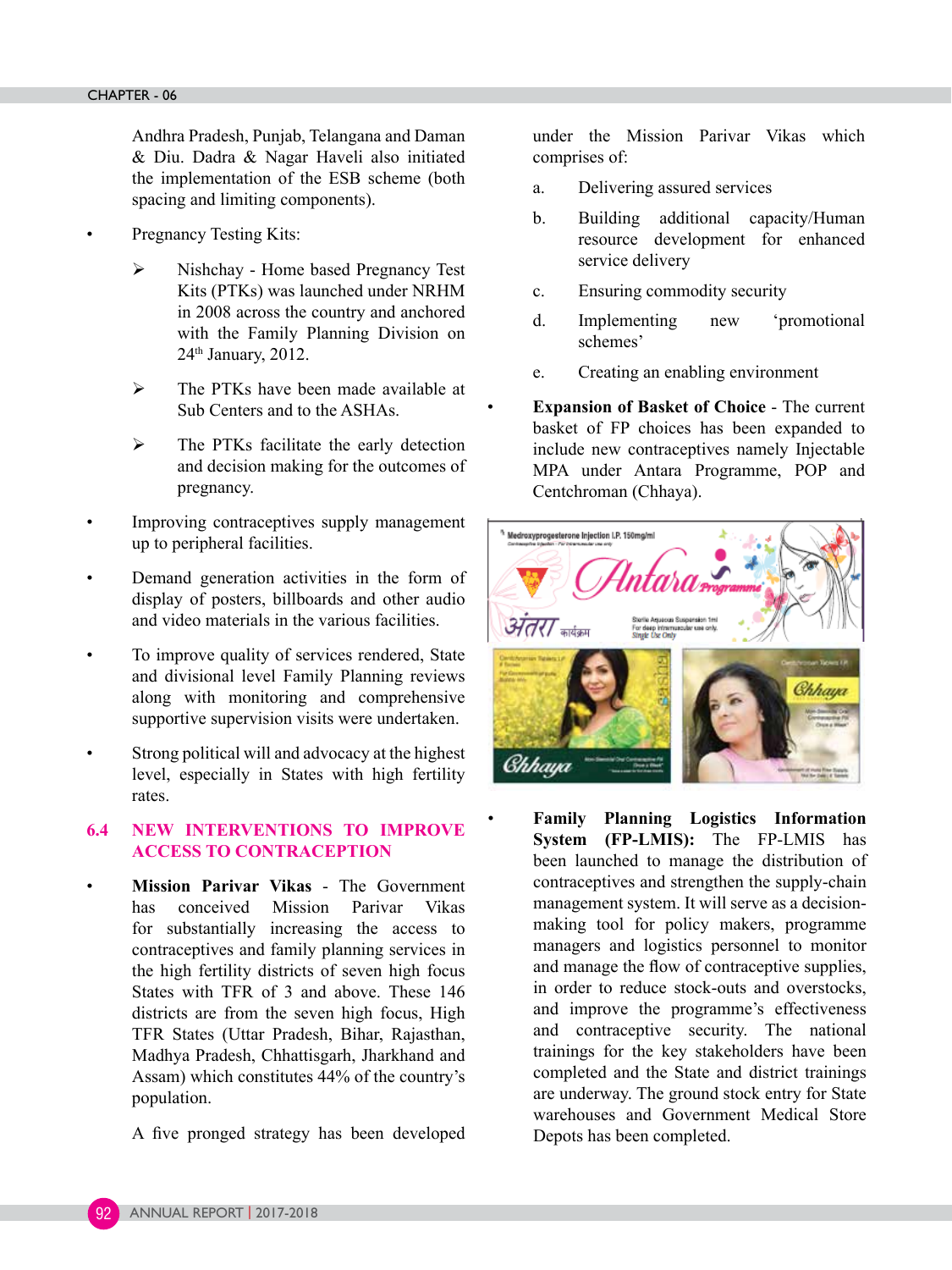• **Clinical Outreach Team (COT) Scheme:** One of the main reasons for high fertility in the MPV districts is the scarcity of providers in public health facilities and a dearth of private sector facilities for provision of Family Planning services. In order to address this issue, the States have been engaging Clinical Outreach Teams (COT) comprising a mobile team of trained health care personnel and equipment, engaged through private accredited organizations/ NGOs, providing sterilization services in farflung and underserved areas. In order to sustain the provision of the quality Family Planning services through the mechanism of COT, the Government has carved out an extension from the existing 'Compensation Scheme in

Sterilisation', for Clinical Outreach Teams (COT) operated by accredited organizations in the 146 MPV districts.

• **Media Campaign Phase 2:** The second phase of the 360 degree media campaign was launched by the Hon'ble HFM, Shri J. P. Nadda at the celebration of the World Population Day 2017 in July 2017. A multimedia campaign was designed with the objective of reaching out to people of all age groups, regions and strata of the society to bring about a positive change in the use of contraception and shatter the myths around it. The media campaign was set out in 3 different mediums.



*State Fact Sheets released by Hon. Health Minister Shri J.P. Nadda on World Population Day held on 11th July, 2017 at New Delhi in the presence of Hon. MoS Smt. Anupriya Patel AS&DG Dr. R.K. Vats JS Smt. Gurnani and EA Smt. P. Nath*

- Multi media campaign
	- ¾ **Television Spots/TVC:** Four television spots on various themes were finalized and developed. The same is being telecast on National Television and the audio versions of the spots are also being broadcasted on All India Radio and its primary channels.

The TVC's were based on the following themes:

o **Mardangi and Involvement of Men:** Responsibility of men in family planning is the true sign of masculinity and the importance of promoting male engagement in family planning.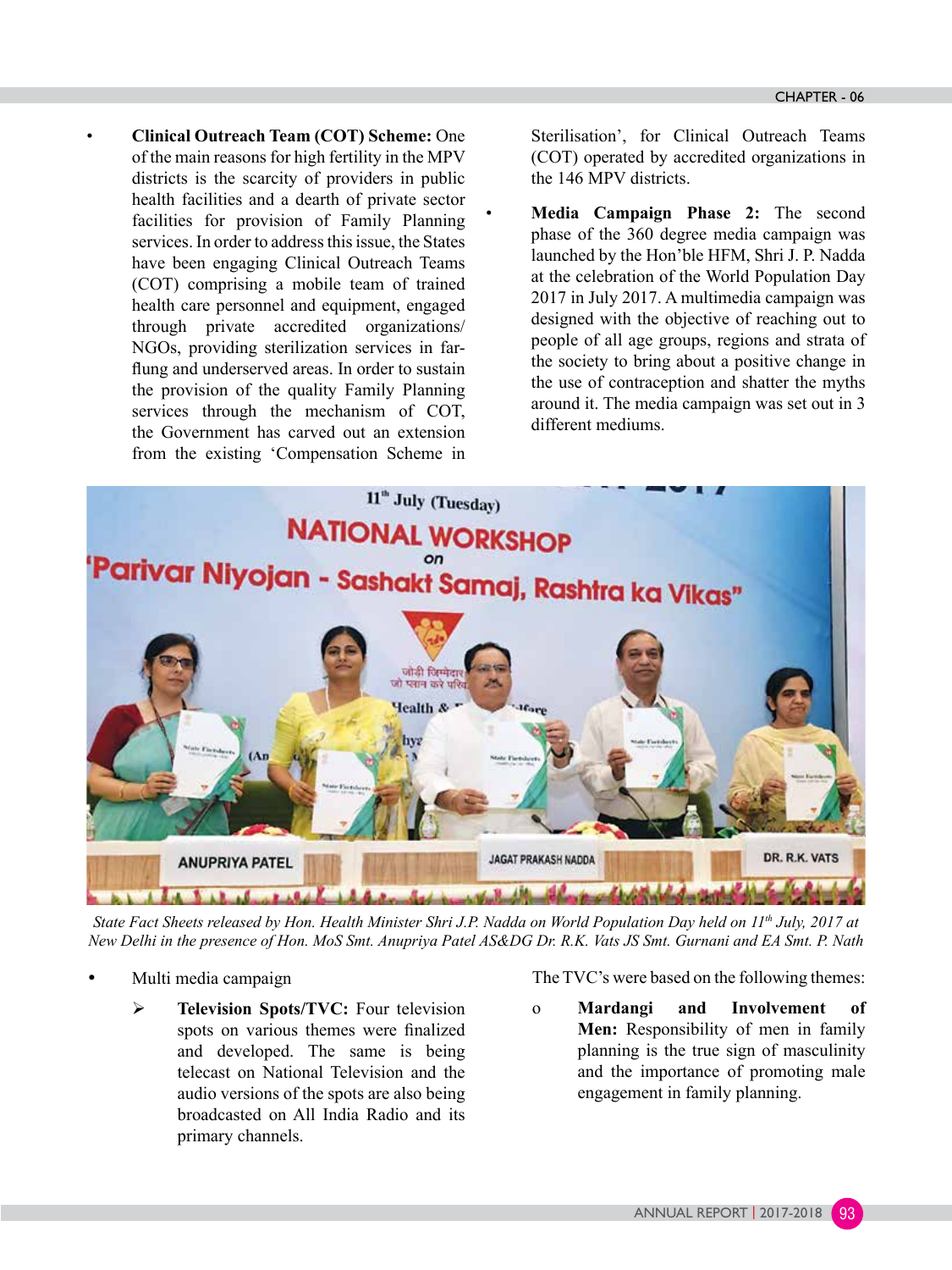

o **Daadi:** Dispelling old notions and aims to mitigate the social pressures faced by newlyweds from elders and family members on bearing children immediately after marriage



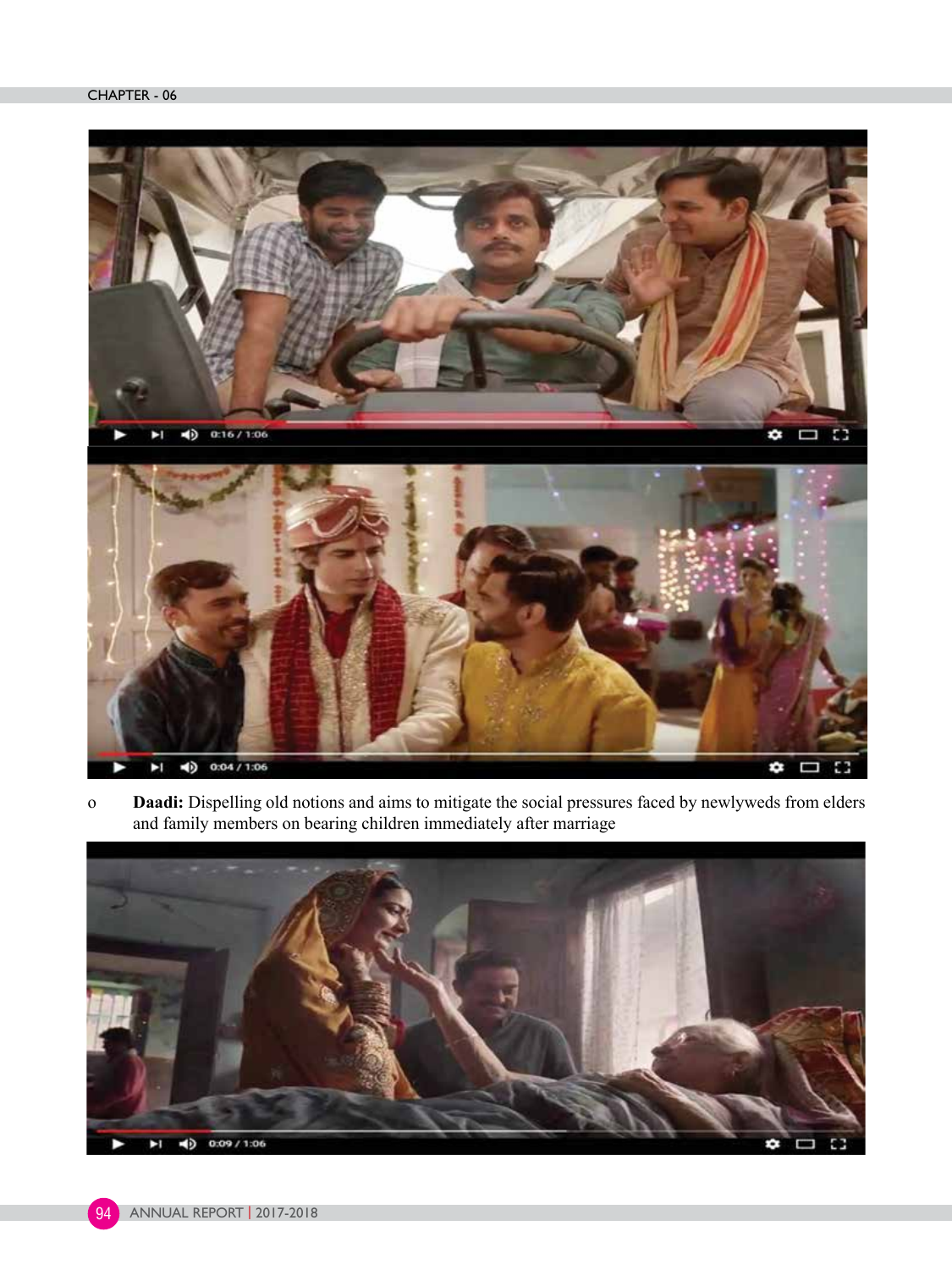o **Sangeet/Asha** *didi***:** Introduction of new contraceptive injection MPA as an effective method of contraception for the newlyweds



- o **Involvement of Men:** Promoting Involvement of man in family planning and preparing men to be ideal grooms & husbands
- ¾ **Posters and Hoardings:** A series of posters and hoardings were launched. The messages portrayed in these posters focused on the new contraceptive, involvement of men and family in family planning, spacing between children and delay in first child.



- ¾ **WhatsApp messages:** Video messages recorded by celebrities Mr. Ravi Kishen and Ms. Mahi Gill promoting new contraceptives and role of men in family planning were developed. These messages will be disseminated through the medium of WhatsApp.
- ¾ **Radio Chat Show:** "HUM DO" a 52 week long show hosted by a couple RJ, air every Sunday, from 10 am to 10.30 am, on FM Rainbow and its primary channels. Each episode covers a topic relevant to Family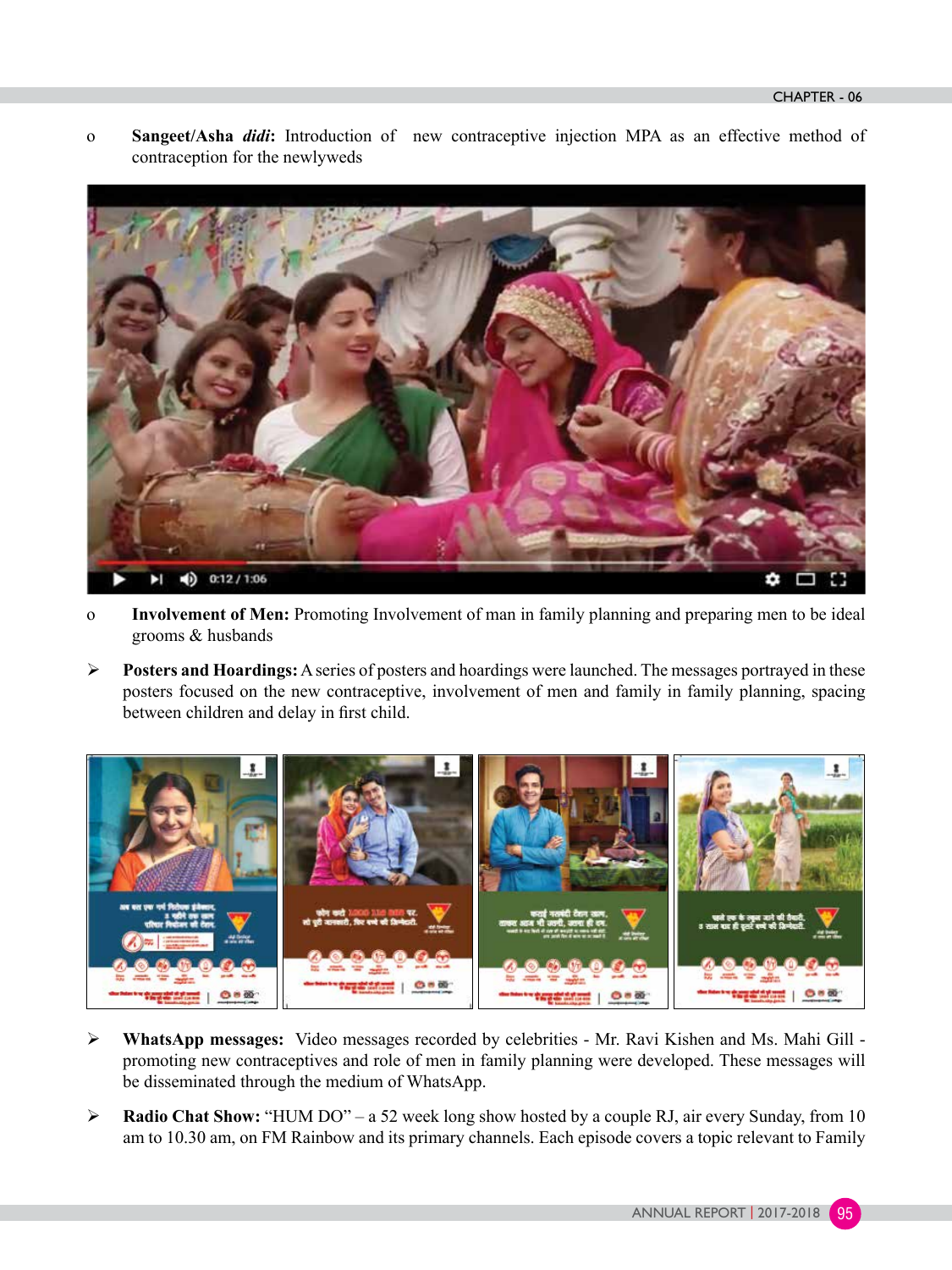Planning in the context of a newly married couple who discuss their journey and experiences while embarking upon the use of contraceptives methods. It is an interactive show where listeners can call-in or message their queries. Additionally, the 1st Sunday of every month is dedicated to a National Expert appearing on the show who further enlightens the listeners on the wide array of FP choices as well as respond to individual queries of callers.

¾ **Website:** A dedicated website for Family Planning Division has been developed www. humdo.nhp.gov.in. The website is one stop solution for anybody wanting to access accurate information on family planning. It showcases all the current programmatic updates in a simple, consumer friendly manner. In a short period of 3 months, it has already garnered approximately 29,000 hits proving its popularity.

¾ **Dedicated Call Centre:** A toll free helpline number 1800 116 555 has been set up for young and married couples to call and find out about information on family planning and address queries. There has been a substantial increase in the number of callers from 200 to around 1500 per day seeking information about various aspects of family planning.

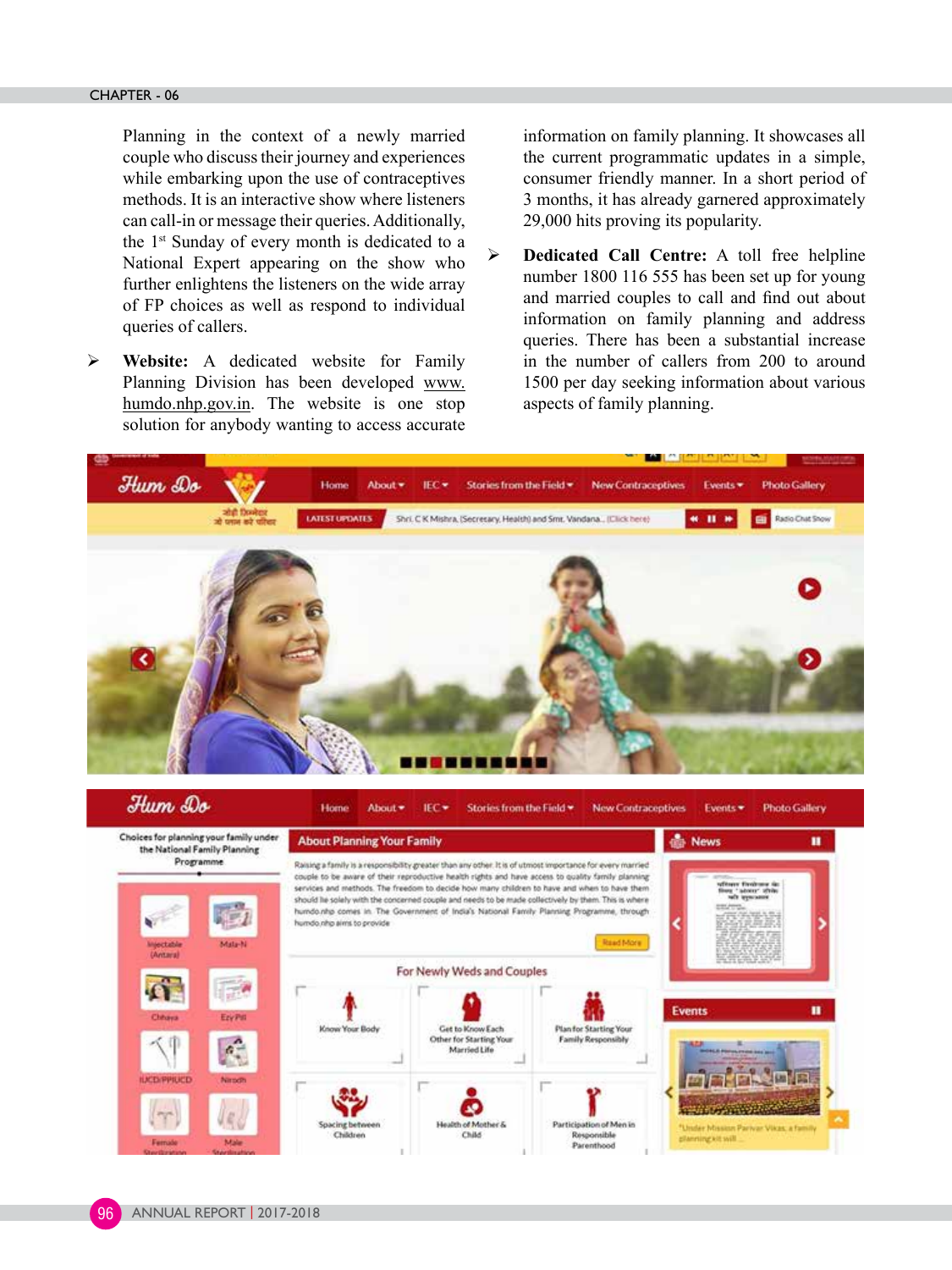The Social Franchising Scheme for involving the private sector in providing quality FP services will be implemented in the States of Uttar Pradesh and Bihar.

#### **6.5 PROGRESS MADE UNDER FAMILY PLANNING PROGRAMME**

#### **Service Delivery**

The performance of family planning services (in lakhs) over the last three years till date is provided below.



- Against the backdrop of a continuously falling birth rate and total fertility rate, the performance in IUCD and sterilisation has been maintained.
- Considering the current efforts to focus on spacing, it is expected that IUCD performance, especially PPIUCD, would increase in near future.
- State wise sterilization and IUCD achievements is provided at Annexure-1.

# **6.5.1 Promotion of IUCDs as a short & long term spacing method**

In 2006, Government of India launched "Repositioning IUCD in National Family Welfare Program" with an objective to improve the method mix in contraceptive services and has adopted diverse strategies including advocacy of IUCD at various levels; community mobilization for IUCD; capacity building of public health system staff starting from ANMs to provide quality IUCD services and intensive IEC activities to dispel myths about IUCD. Currently, increased emphasis is given to promotion of IUCD insertion

as a key spacing method under Family Planning Programme.

"Alternative Training Methodology in IUCD" using anatomical, simulator pelvic models incorporating adult learning principles and humanistic training technique was started in September, 2007 to train service providers in provision of quality IUCD services. A comprehensive review of IUCD training manual has also been undertaken to strengthen the IUCD service delivery.

# **6.5.2 Increasing provider base for IUCD (Multitasking: Through AYUSH Practitioners)**

o In a policy change, the government allowed AYUSH doctors (except Yoga and Naturopathy practitioners) to perform IUCD insertions at public health facilities after a short refresher course/training.

#### **6.5.3 Onsite training for IUCD services**

- Jhpiego, Engender Health and IPAS have been engaged for onsite training for IUCD services in all the high focus States as well as those States where spacing is an issue.
	- To track the progress of training and for better post training follow up an IUCD tracking software has been designed and is operational now.

# **6.5.4 Emphasis on Postpartum Family Planning (PPFP) services**

- In order to capitalize on the opportunity provided by increased institutional deliveries, the Government of India is focusing on strengthening post-partum FP services.
- PPFP services are not being offered uniformly at all levels of health system across different States of India resulting in missed opportunities.
- Insertion of IUCD during the post partum period, known as Postpartum Intrauterine Contraceptive Device (PPIUCD), is being focused upon to address the high unmet need of spacing during postpartum period.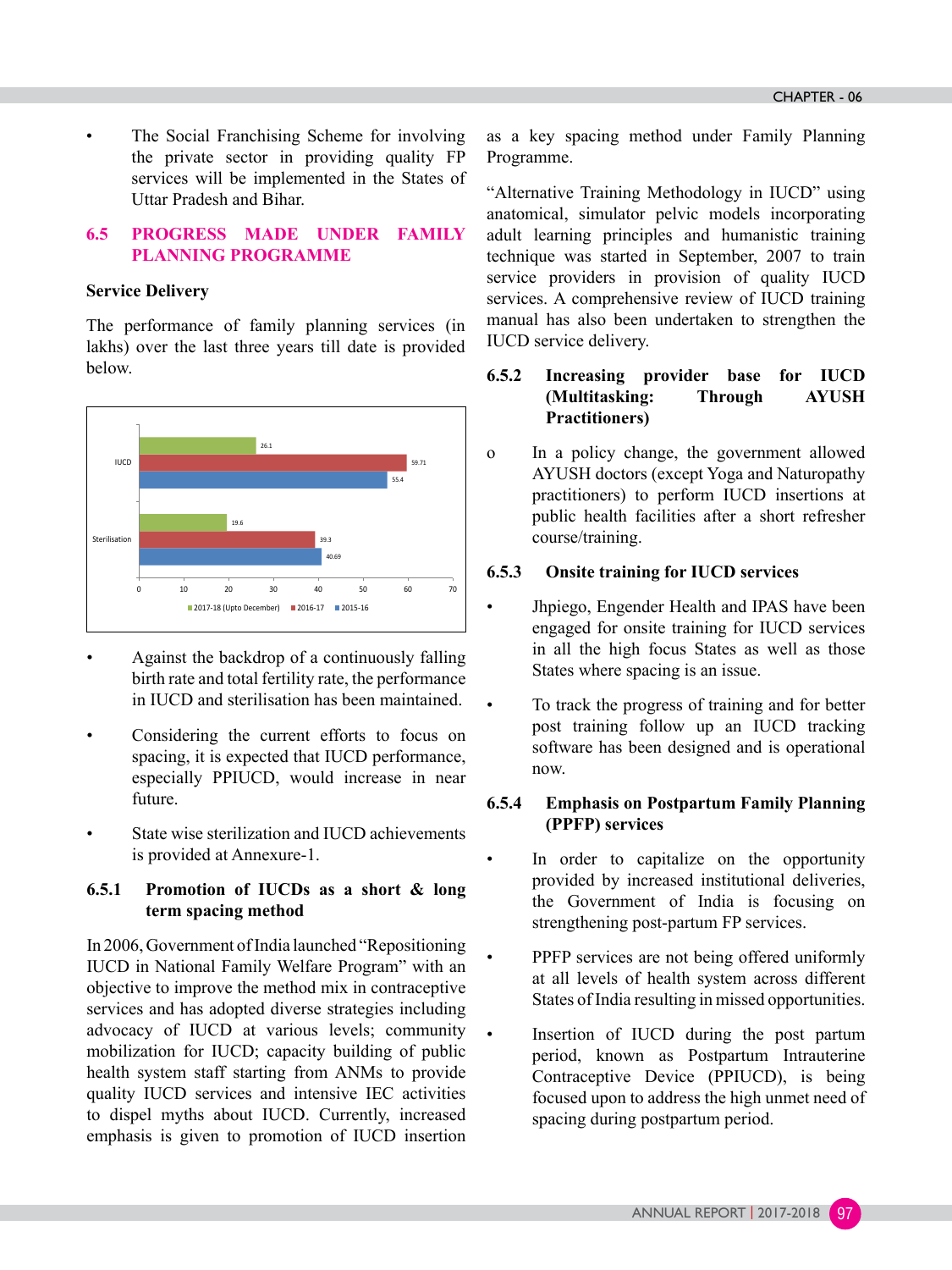#### **6.5.5 Actions taken and achievements**

- Strengthening Post-Partum IUCD (PPIUCD) services at high case load facilities:
	- o Currently the focus is on placement of trained providers for PPIUCD insertion at district and sub-district hospital level only, considering the high institutional delivery load at these facilities.



*Top performing states as per total PPIUCD insertions (in lakhs)* 

- Total 44,07,982 PPIUCDs have been inserted all across the country since the initiation of the PPIUCD programme.
	- o The performance has been steadily increasing with 6, 64,359 PPIUCD insertions in 2014-15 followed by 10,65,433 insertions in 2015-16 (increase by 60% from 2014-15) and 16,90,155 insertions in 2016-17 (increase by 59% from 2015-16).
	- o In 2017-18, up till December, there have been 13,48,052 PPIUCD insertions

# • **Appointing dedicated counsellors at high case load facilities:**

- o RMNCH+A counsellors are being appointed at all high case load facilities to provide counselling services in following areas:
- ¾ Post-partum Family Planning (IUCD and Sterilisation)
- $\triangleright$  Other family planning methods such as condoms, pills etc.
- $\triangleright$  Ensuring healthy timing and spacing of pregnancy
- $\triangleright$  Mother & baby care
- $\triangleright$  Early initiation of breast feeding
- $\triangleright$  Immunization
- $\triangleright$  Child nutrition

# **6.5.6 Assured delivery of family planning services:**

*Fixed Day Services (FDS) for IUCD Insertion:* States are facilitated to ensure fixed days IUCD insertion services at the level of SC and PHC (at least 2 days in a week).

Fixed Day Static Services in Sterilisation at facility level:

- Operationalization of FDS has following objectives:
	- − To make a conscious shift from camp approach to regular routine services.
	- − To make health facilities self sufficient in provision of sterilization services.
	- − To enable clients to avail sterilization services on any given day at their designated health facility.

| <b>FDS Guidelines for sterilization services</b> |                   |  |  |
|--------------------------------------------------|-------------------|--|--|
| <b>Health Facility</b>                           | Minimum frequency |  |  |
| District Hospital                                | Twice a week      |  |  |
| Sub District Hospital<br>Weekly                  |                   |  |  |
| <b>CHC / Block PHC</b><br>Fortnightly            |                   |  |  |
| $24\times7$ PHC / PHC                            | Monthly           |  |  |

*Note: Those facilities providing more frequent services already must continue to do so.*

**6.5.7 Phasing out Camps** – As per the Hon'ble Supreme Court guidelines, traditional camp approach for sterilization services will be phased out over the next 3 years.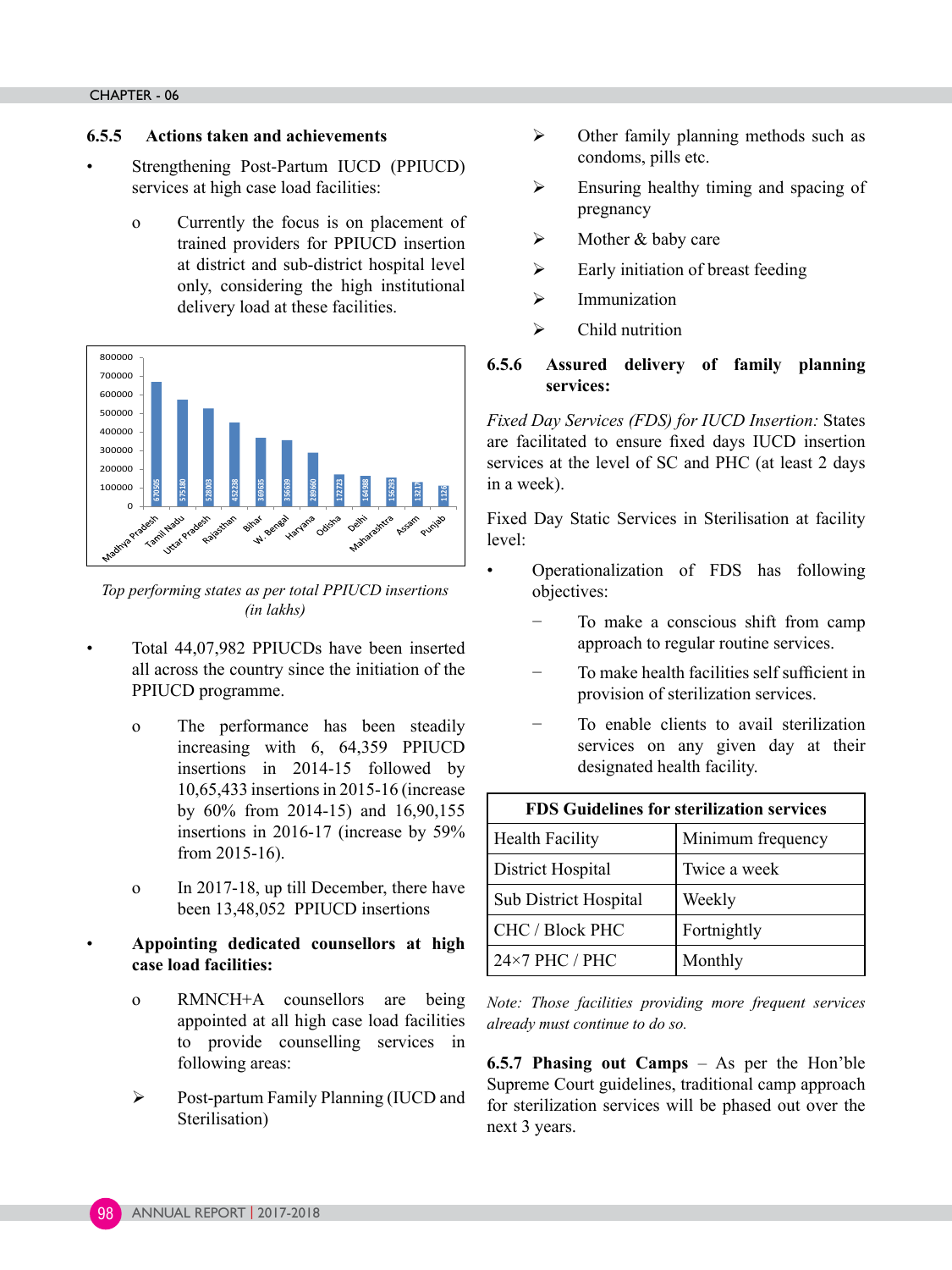Rational placement of trained providers at the • peripheral facilities for provision of regular family planning services.

# **6.5.8 Quality assurance in family planning**

Quality assurance in family planning services is the decisive factor in acceptance and continuation of contraceptive methods and services. The Hon'ble Supreme Court of India in its Order dated 1.3.2005 in Civil Writ Petition No. 209/2003 (Ramakant Rai V/s Union of India) has, inter alia, directed the Union of India and States/UTs for ensuring enforcement of Union Government's Guidelines for conducting sterilization procedures and norms for bringing out uniformity with regard to sterilization procedures by:

- Creation of panel of Doctors/health facilities for conducting sterilization procedures and laying down of criteria for empanelment of doctors for conducting sterilization procedures.
- Laying down of checklist to be followed by every doctor before carrying out sterilization procedure.
- Laying down of uniform proforma for obtaining of consent of person undergoing sterilization.
- Setting up of Quality Assurance Committee for ensuring enforcement of pre and postoperative guidelines regarding sterilization procedures.
- Bringing into effect an insurance policy uniformly in all States for acceptors of sterilizations etc.

The Hon'ble Supreme Court has recently given specific directions in its order dated 14.9.2016, to be strictly followed by the Government of India, the State Governments and Union Territories for delivering quality family planning services in the country. The key strategic actions to be undertaken under each of the above directives along with the timeline have been shared with all states and are as follows:

Uploading the list of empanelled sterilization providers and Quality Assurance Committee members with their names and full particulars in the State/UT website is to be linked to the website of MoHFW, Government of India.

- Ensuring translation of the updated consent forms and post-operative instruction cards in the local language and clients are explained about the procedure so that an informed consent is obtained from them as per Government of India guidelines.
- Preparation of the biannual report and QACs are also to prepare an annual report card, depicting statistical as well as non-statistical information like meetings held, enquiries conducted, remedial steps taken and achievement for the year and upload the same on State/UT website to be linked to the website of MOHFW, Government of India.
- Phasing out sterilization camps over a period of three years and provide services on fixed day mode by strengthening Primary Health Care Centres appropriately.

# **6.5.9 Other promotional schemes**

# *Compensation scheme for acceptors of sterilization*

- Government has been implementing a Centrally Sponsored Scheme since 1981 to compensate the acceptors of sterilization for the loss of wages for the day on which he/she attended the medical facility for undergoing sterilization. This compensation scheme for acceptors of sterilization services was revised with effect from 31.10.2006 and has been further improved with effect from 07.09.2007.
	- In the light of the rise in cost of living, the ever increasing transport cost which enables a client to travel from his residence/village to the nearest service centre, the prevalent high wage compensation for the days requiring recuperation as well as other incidental cost the Government in 2014 had further approved an enhancement in the current compensation package for the 11 high focus States- Uttar Pradesh, Bihar, Madhya Pradesh, Rajasthan, Chhattisgarh, Jharkhand, Odisha, Uttarakhand, Assam, Haryana and Gujarat.
		- The Government also launched the Mission Parivar Vikas for 146 high fertility districts where an attractive package was introduced.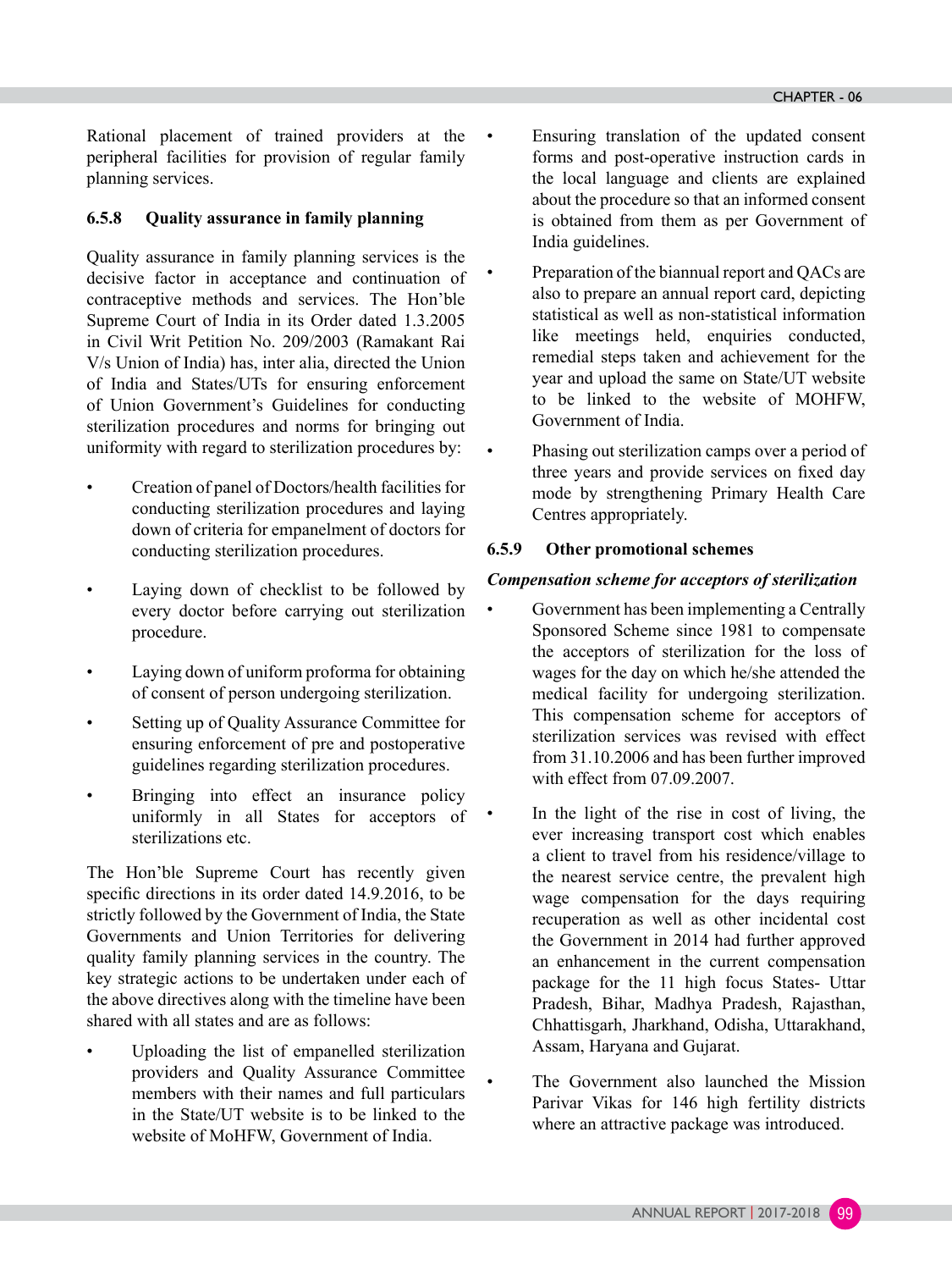#### CHAPTER - 06

# **Compensation scheme in Public Facilities**

| <b>States</b>                          | <b>Type of Operation</b>                  | Acceptor | <b>ASHA/Health</b><br>Worker | <b>Others</b> | <b>Total</b> |
|----------------------------------------|-------------------------------------------|----------|------------------------------|---------------|--------------|
| 11 High focus States (UP, BH,          | <b>VASECTOMY</b>                          | 2000     | 300                          | 400           | 2700         |
| MP, RJ, CG, JH, OD, UK, AS,<br>HR, GJ) | <b>TUBECTOMY</b>                          | 1400     | 200                          | 400           | 2000         |
|                                        | <b>VASECTOMY</b>                          | 3000     | 400                          | 600           | 4000         |
|                                        | TUBECTOMY                                 | 2000     | 300                          | 500           | 2800         |
|                                        | TUBECTOMY (PPS)                           | 3000     | 400                          | 600           | 4000         |
| <b>Mission Parivar Vikas Districts</b> | <b>VASECTOMY</b><br>(COT)                 | 3000     | 400                          | 1600          | 5000         |
|                                        | <b>TUBECTOMY</b><br>(COT)                 | 2000     | 300                          | 2200          | 4500         |
| Other High focus States (NE            | <b>VASECTOMY</b>                          | 1100     | 200                          | 200           | 1500         |
| States, J&K, HP)                       | <b>TUBECTOMY</b>                          | 600      | 150                          | 250           | 1000         |
| Non High focus States                  | <b>VASECTOMY</b>                          | 1100     | 200                          | 200           | 1500         |
|                                        | <b>TUBECTOMY</b><br>$(BPL + SC/ ST only)$ | 600      | 150                          | 250           | 1000         |
|                                        | TUBECTOMY(APL)                            | 250      | 150                          | 250           | 650          |

# **Compensation scheme in Private Accredited Facilities**

| <b>States</b>                          | <b>Type of Operation</b>                  | <b>Facility</b> | Others/<br>Acceptor | <b>Total</b> |
|----------------------------------------|-------------------------------------------|-----------------|---------------------|--------------|
| 11 High focus States (UP, BH, MP, RJ,  | <b>VASECTOMY (ALL)</b>                    | 2000            | 1000                | 3000         |
| CG, JH, OD, UK, AS, HR, GJ)            | TUBECTOMY (ALL)                           | 2000            | 1000                | 3000         |
| <b>Mission Parivar Vikas Districts</b> | <b>VASECTOMY (All)</b>                    | 2500            | 1000                | 3500         |
|                                        | <b>TUBECTOMY (All)</b>                    | 2500            | 1000                | 3500         |
|                                        | <b>POST PARTUM</b><br>STERILIZATION (PPS) | 3000            | 1000                | 4000         |
| Other High focus States (NE States,    | <b>VASECTOMY (ALL)</b>                    | 1300            | 200                 | 1500         |
| $J&K$ , HP)                            | TUBECTOMY (ALL)                           | 1350            | 150                 | 1500         |
| Non High focus States                  | <b>VASECTOMY (ALL)</b>                    | 1300            | 200                 | 1500         |
|                                        | TUBECTOMY (ALL)                           | 1350            | 150                 | 1500         |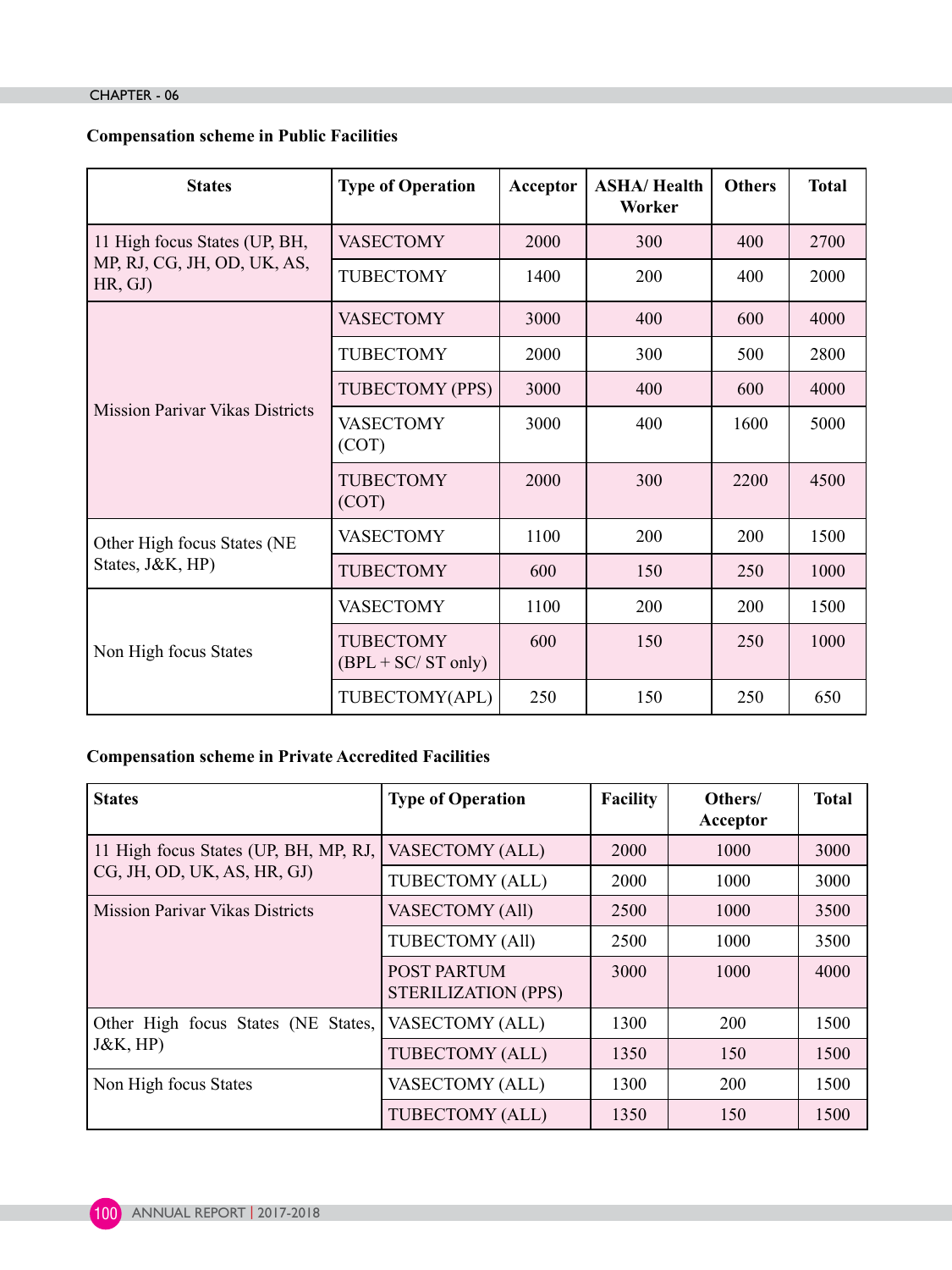# **6.6 NATIONAL FAMILY PLANNING INDEMNITY SCHEME (NFPIS)**

With effect from, 01.04.2013, it has been decided that States/UTs would process and make payment of claims to acceptors of sterilization in the event of death/failures/complications /Indemnity cover to doctors/health facilities. The States/UTs would make suitable budget provisions for implementation of the scheme through their respective State/UT Program Implementation Plans (PIPs) under the National Rural Health Mission (NRHM) and the scheme is renamed as "Family Planning Indemnity Scheme".

| <b>Claims arising out of Sterilization</b><br>Operation |                                                                                                   | Amount<br>(Rs.)        |  |
|---------------------------------------------------------|---------------------------------------------------------------------------------------------------|------------------------|--|
| $\mathsf{A}$                                            | Death at hospital/ within seven<br>days of discharge                                              | 2,00,000               |  |
| B                                                       | Death following Sterilization<br>$(8th – 30th$ day from discharge)                                | 50,000                 |  |
| $\mathcal{C}$                                           | Expenses for treatment<br>of<br><b>Medical Complications</b>                                      | 25,000                 |  |
| D                                                       | <b>Failure of Sterilization</b>                                                                   | 30,000                 |  |
| E                                                       | Doctors/facilities covered<br>for<br>litigations up to 4 cases per year<br>including defense cost | 2,00,000<br>(per case) |  |

The Hon'ble Supreme Court has given specific directions in its order dated 14.09.2016, whereby the quantum of compensation fixed under the FPIS has been doubled, with the balance being paid from the State health budget.

# **6.6.1 Scheme of Home delivery of contraceptives by ASHAs at doorstep of beneficiaries**

- Community based distribution of contraceptives by involving ASHAs and focused IEC/BCC efforts are undertaken for enhancing demand and creating awareness on family planning. To improve access to contraceptives by the eligible couples, services of ASHA are utilised to deliver contraceptives at the doorstep of beneficiaries. The scheme has been rolled out in all the districts of the country.
- Under HDC scheme, ASHAs are distributing condoms, OCPs and ECPs in all States of India.

except Tamil Nadu, Puducherry and Himachal Pradesh where ASHA structure is non-existent. Contraceptive distribution in these three States is being done by Anganwadi Workers and ANMs.

# **6.6.2 Scheme for Ensuring Spacing at births**

- Under the scheme, services of ASHAs to be utilised for counselling newly married couples to ensure spacing of 2 years after marriage and couples with 1 child to have spacing of 3 years after the birth of  $1<sup>st</sup>$  child.
- The scheme was initially conceived for 18 States – 8 EAG, 8 North East, Gujarat and Haryana but in later years the spacing component of the scheme was rolled out in few other States like Karnataka, West Bengal, Maharashtra, Andhra Pradesh, Punjab, Telangana and Daman & Diu. Dadra and Nagar Haveli have also initiated the implementation of the scheme (both spacing and limiting components).

# **6.6.3 Celebration of World Population Day & fortnight (July 11 – 24, 2017)**

The event was observed over a month long period, split into an initial fortnight of mobilization/ sensitization followed by a fortnight of assured family planning service delivery.

- June 27 to July 10, 2017: "Dampati Sampark Pakhwada" or "Mobilisation Fortnight" was organised.
- July 11 to July 24, 2017: "Jansankhya Sthirtha Pakhwada" or "Population Stabilisation Fortnight" was organised.

The National level workshop on World Population Day was celebrated in collaboration with Jansankhya Sthirata Kosh (JSK) at Vigyan Bhavan. The workshop in Vigyan Bhavan on "Parivar Niyojan-Sashakt Samaj, Rashtra ka Vikas" was presided over by the Hon'ble Union Minister of Health & Family Welfare, Shri J.P.Nadda and Union Minister of State for Health & Family Welfare, Ms. Anupriya Patel.

The day marked a series of launches, with the family planning division endeavouring towards promoting good reproductive health practices of the masses.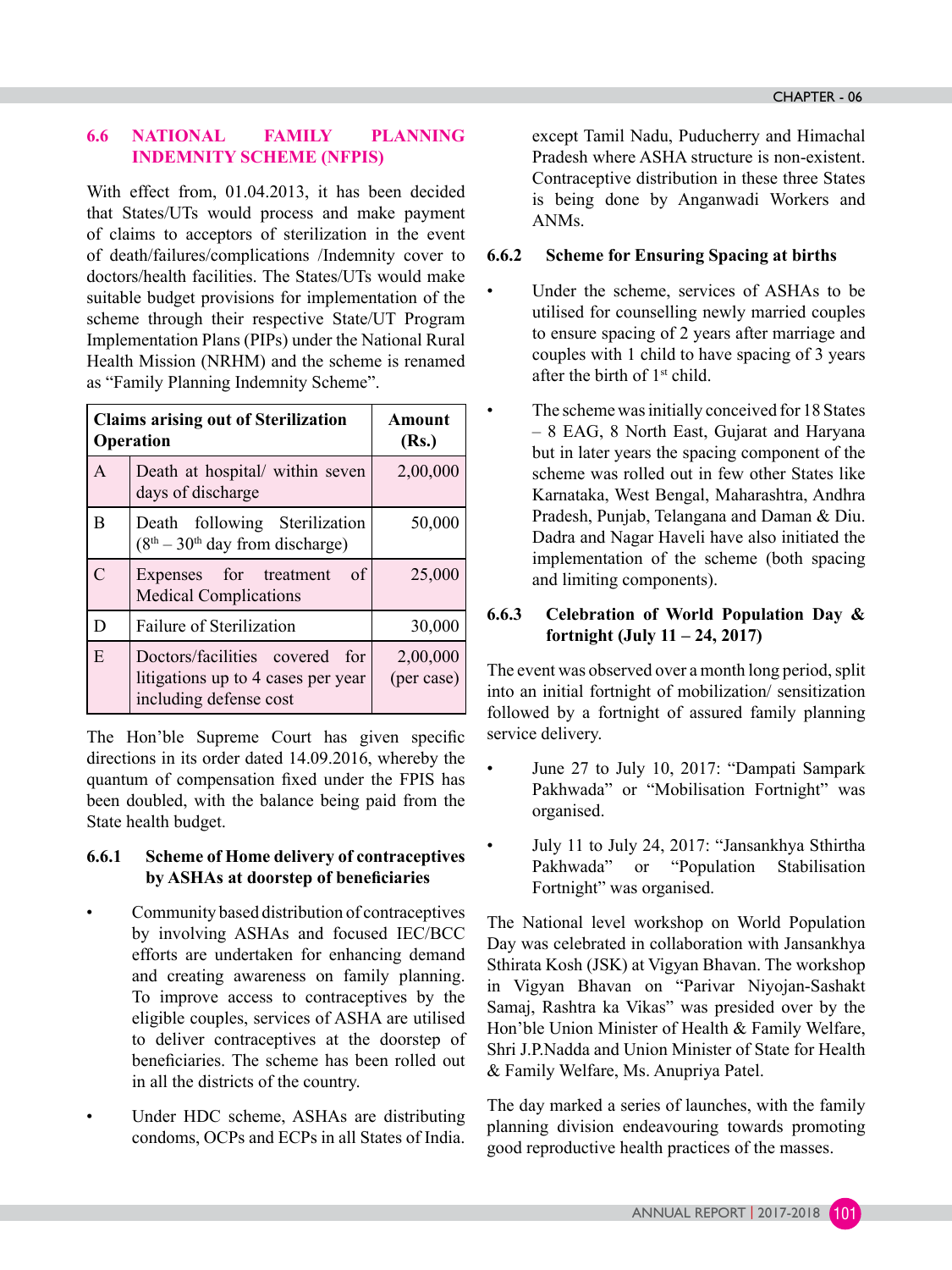- **Mission Parivar Vikas:** A programme launched in 146 high TFR districts to accelerate the use and awareness of family planning methods. State and district fact sheets were unveiled at the occasion. The fact sheets highlight the current indicators and trends in these districts and will act as the baseline and roadmap for future work in these districts.
	- **New Contraceptives Launch:** The new contraceptive Injectable MPA under "Antara

Programme" and Oral contraceptive pill Centchroman "CHHAYA" have been added to the existing contraceptive basket of choice thus providing users with new options.

• **Media Campaign Phase 2:** The Ministry of Health and Family Welfare launched the phase 2 of the media campaign. A multimedia campaign was designed with an objective to reaching out to people of all age groups, regions and strata of the society. The idea was to resonate with the



*Hon'ble Union Minister for Health & Family Welfare Shri J.P. Nadda distributing awards to children - winners of painting competition on World Population Day 2017*

culture of the target audience and bring about a positive change in the use of contraception and shattering the myths around it.

• **Family Planning Logistic Information System (FP-LMIS):** The new commodity tracking software called FP-LIMS was launched to ensure commodity tracking and a smooth delivery system. The software assures to solve any gap in the commodity delivery system and bridge in any gaps.

The inaugural session of the workshop also witnessed prize distribution by the Hon'ble Union Minister of Health & Family Welfare, Shri J. P. Nadda and Minister of State for Health & Family Welfare, Ms. Anupriya Patel to school children who brought laurels to their schools by winning prizes in the painting competition organized by Jansankhya Sthirata Kosh.

The inaugural session was followed by a panel discussion which was led by Dr R.K. Vats, AS and DG (CGHS). The panel comprised of experts – Dr. S.K. Sikdar, Dr. Rishma Dhillon Pai, Dr. J. K. Das, Mr. Diego Palacios (UNFPA), Mr. Alkesh Wadhwani (BMGF), Ms. Marietou Satin (USAID) and Ms. Preeti Nath – who presided over the discussion.

# **Services Rendered during World Population Fortnights**

The overall performance during the fortnight  $(11<sup>th</sup> 24<sup>th</sup>$  July,  $2017$ ) is as follows:

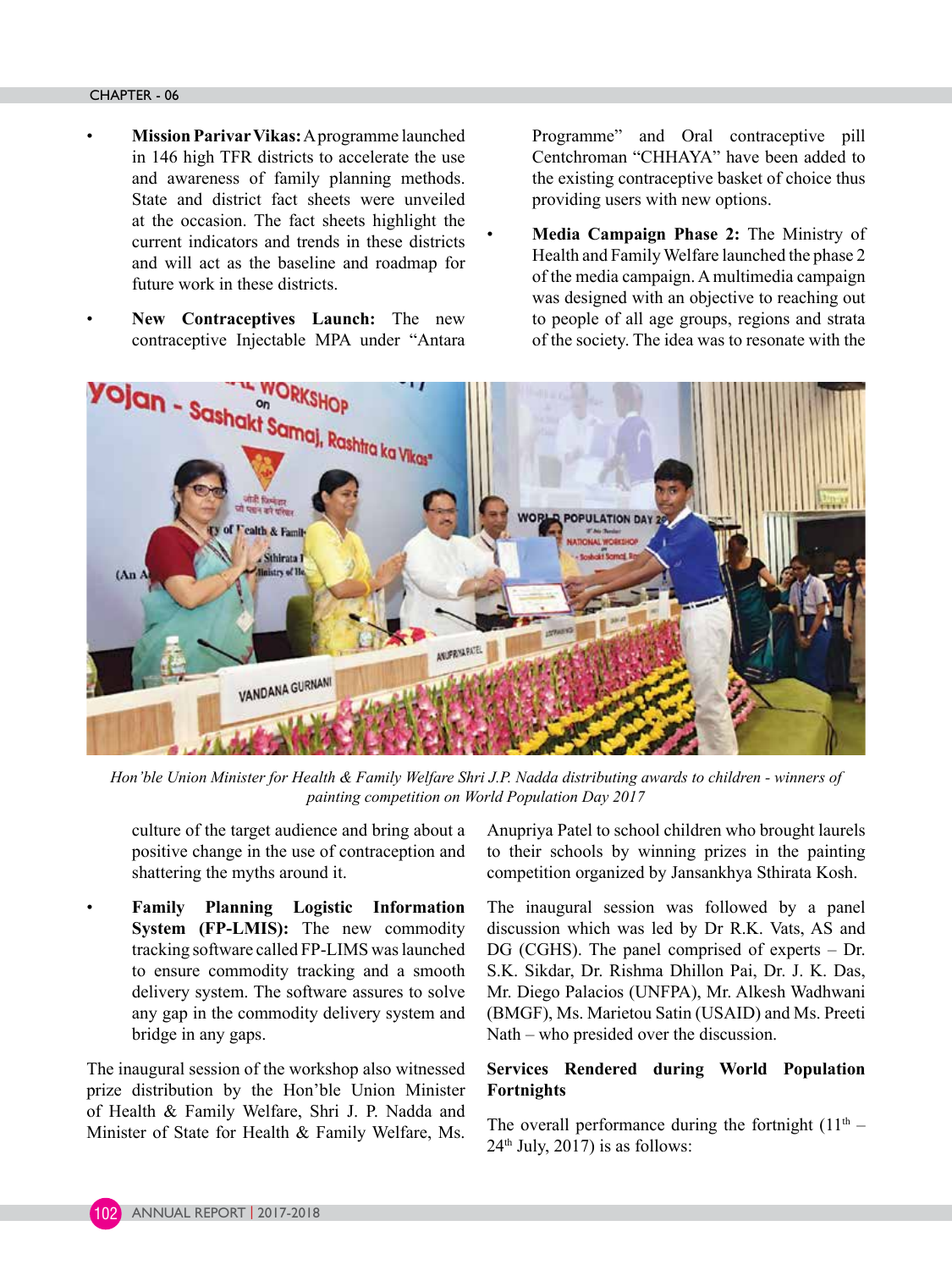| Sl. No.        | <b>Method</b>               | 2015     | 2016     | $2017*$  |
|----------------|-----------------------------|----------|----------|----------|
|                | <b>Female Sterilization</b> | 1,42,372 | 1,45,372 | 1,49,315 |
| $\mathcal{D}$  | Male Sterilization          | 6,035    | 7,101    | 5,973    |
|                | <b>Total Sterilization</b>  | 1,48,407 | 1,52,106 | 1,55,288 |
| 3              | <b>IUCD</b> Insertions      | 3,51,444 | 3,74,880 | 3,25,321 |
| $\overline{4}$ | <b>PPIUCD</b> Insertions    | 43,829   | 72,433   | 85756    |

*\*Note: Andaman and Nicobar Island and Lakshadweep have not submitted the report.* 

Some States extended their service provision days further. The States of Assam and Bihar extended their services till 31<sup>st</sup> July, 2017 and Jharkhand till 16<sup>th</sup> August. The total sterilizations that took place during the WPD fortnight are 1.55 lakhs of which female sterilizations account for 1.49 lakhs and there were 5973 male sterilizations. The increase in PPIUCD has been on the increasing side with 85,756 insertions being reported this year.

In female sterilization, Bihar reported the highest performance, with 22392 female sterilizations, followed by West Bengal (16892) and Odisha (12650). West Bengal (1135) reported the highest male sterilization followed by Chhattisgarh (994) and Assam (888).

The total IUCD's (Interval and PPIUCD) inserted were 391108 of which Interval IUCD insertions are 314545 and PPIUCD insertions are 76563.The highest Interval IUCD insertions were reported in West Bengal (61465) followed by Uttar Pradesh (44334) and Assam (34599). The PPIUCD insertions were reported to be the highest in Uttar Pradesh (15023), West Bengal (13245) and Bihar (10472).

# **6.6.4 Observation of Vasectomy Fortnight (November 21 – December 4, 2017)**

The Vasectomy Fortnight was observed for a fortnight across the country. The fortnight was split into two phases:

- "Mobilisation Phase" between 21st November to 27<sup>th</sup> November, 2017
- "Service Delivery Phase" between 28<sup>th</sup> November - 4<sup>th</sup> December, 2017

The theme for vasectomy fortnight this year was:

# *"Zimmedar Purush ki yehi hai Pehchan, Parivar Niyojan mein jo de Yogdaan"*

# *^^*fजम्मेदार पुरुष की यही है पहचान, *परिवार नियोजन में जो दे योगदान"*

A National Workshop on promotion of male participation in Family Planning was held on 16<sup>th</sup> November, 2017 under the chairmanship of Ms. Vandana Gurnani, JS (RCH), with the aim to strengthen the advocacy on male engagement in family planning – wherein opportunities and strategies to engage men holistically as change makers, responsible partners, allies, torchbearers of transformation and gatekeepers of their families were deliberated upon with the active participation of close to 150 participants from various International agencies, Development Partners, Civil Society and officials and NSV surgeons from the State Government.

The Vasectomy fortnight was observed by all the States/UT for creating awareness on male participation under FP Programme, generating demand and providing Family Planning services. Mobility publicity vans were arranged at various levels for demand generation activities. Sensitization meetings were held at the district and block levels to generate awareness and address the myths and misconceptions related to vasectomy. Health centres were identified in the districts and dedicated team of doctors and nurses were present for the entire fortnight to render FP services. Private accredited providers were also roped in for service provision during the fortnight.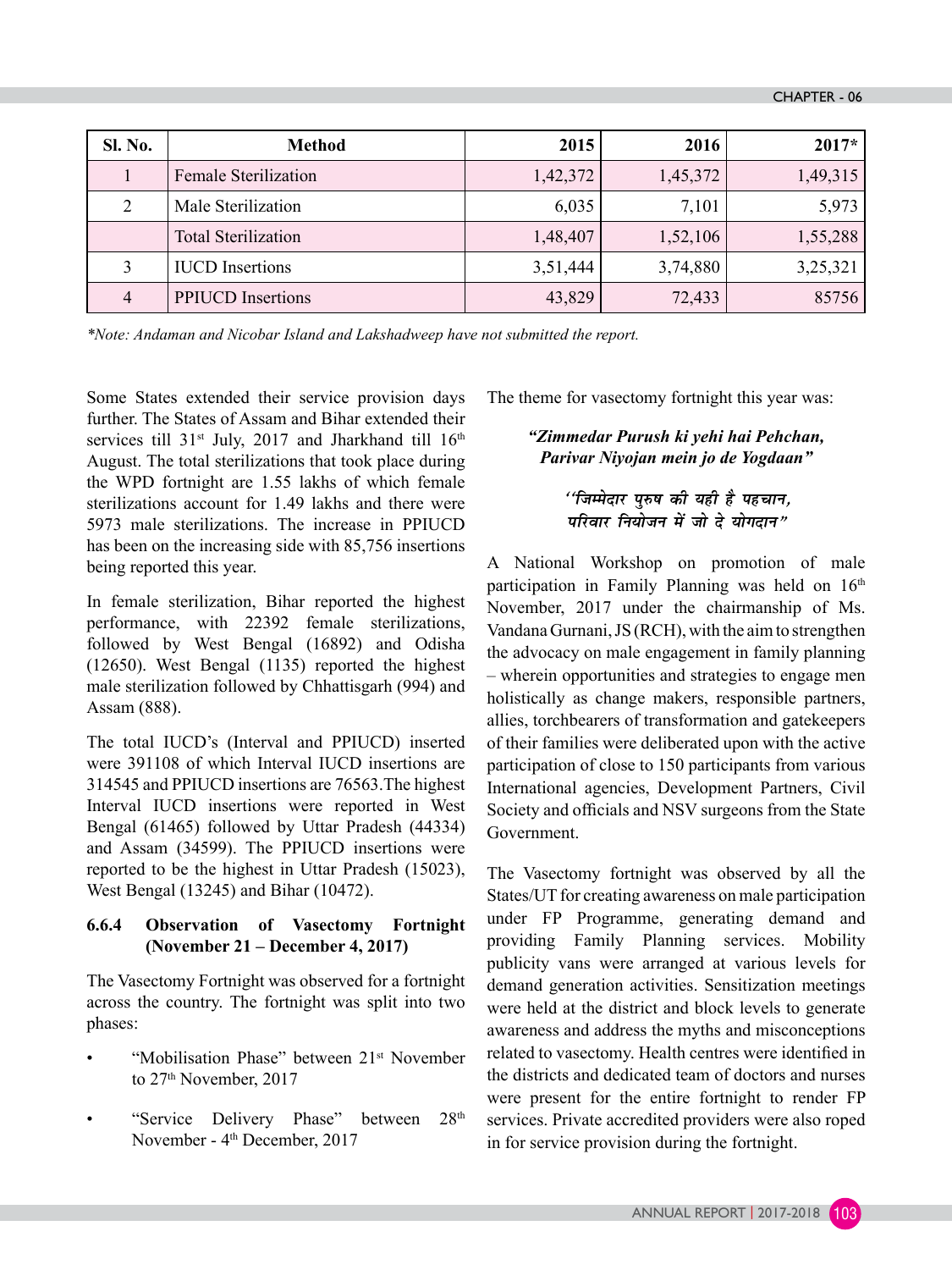#### CHAPTER - 06



*Services Rendered during Vasectomy Fortnight*

The overall performance\* during the fortnight  $(21<sup>st</sup> November - 4<sup>th</sup> December, 2017)$  is as follows:-

| SI.N. | <b>Method</b>                                                                         | 2016      | 2017        |
|-------|---------------------------------------------------------------------------------------|-----------|-------------|
|       | Number of facilities providing vasectomy services during the service<br>delivery week | 2623      | 3129        |
|       | Number of vasectomies conducted during the service delivery week                      | 8083      | 10,804      |
|       | Total number of condom boxes installed during the service delivery<br>week            |           | 56,241      |
|       | Number of condom pieces distributed during the service delivery<br>week               | 36,09,962 | 53, 17, 121 |

*\* Note: - Based on Reports received from 27 States.*

10,804 vasectomies were done during the NSV fortnight 2017, an increase of 30% over the last year's performance. Chhattisgarh recorded the maximum vasectomies with 2469 vasectomies, followed by Maharashtra (1968) and Assam (1350). 53,17,121 condom pieces were distributed during the vasectomy week 2017. West Bengal distributed the highest number of condom pieces at 12,99,244 followed by Maharashtra (7,15,138), Punjab (5,71,341) and Rajasthan (4,96,971).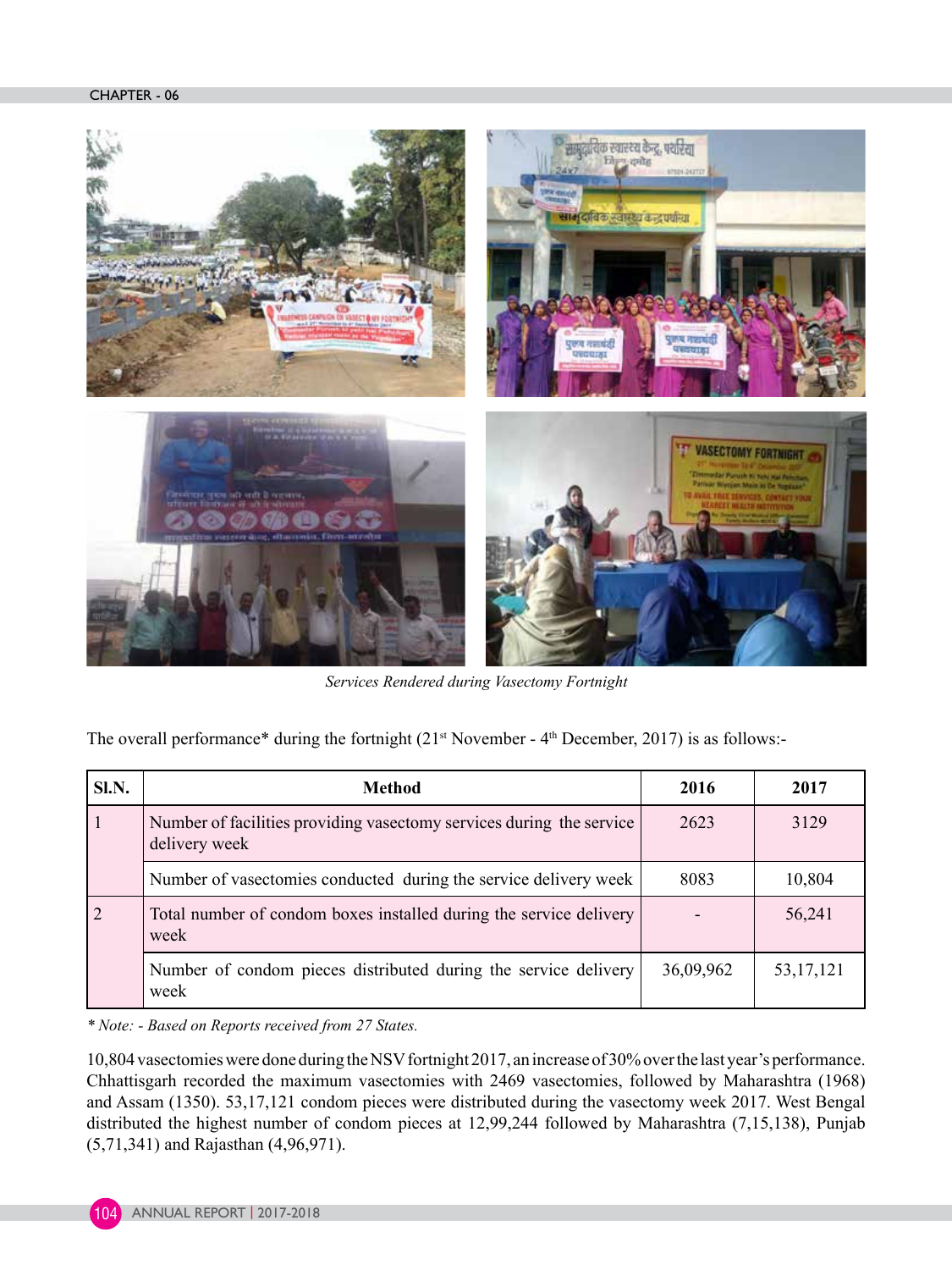# **Annexure - 1**

| Number Sterilisations and IUCDs by States 2017-18 (Up to December) |  |  |  |  |  |  |
|--------------------------------------------------------------------|--|--|--|--|--|--|
|--------------------------------------------------------------------|--|--|--|--|--|--|

| <b>States</b>        | Female               | Male                 | <b>Total</b>         | <b>IUCD</b>    |
|----------------------|----------------------|----------------------|----------------------|----------------|
|                      | <b>Sterilisation</b> | <b>Sterilisation</b> | <b>Sterilisation</b> |                |
| <b>Bihar</b>         | 2,28,980             | 1274                 | 2,30,254             | 2,12,281       |
| Chhattisgarh         | 30,920               | 5,988                | 36,908               | 69,794         |
| Himachal Pradesh     | 3,140                | 172                  | 3312                 | 10,766         |
| Jammu & Kashmir      | 6,601                | 140                  | 6747                 | 12,961         |
| Jharkhand            | 27,455               | 859                  | 28,314               | 57,019         |
| Madhya Pradesh       | 1,73,307             | 1,973                | 1,75,280             | 1,72,720       |
| Odisha               | 41,607               | 534                  | 42,141               | 63,030         |
| Rajasthan            | 31,379               | 642                  | 30,737               | 24,290         |
| <b>Uttar Pradesh</b> | 1,22,090             | 3461                 | 33,213               | 5,15,516       |
| Uttarakhand          | 5,378                | 304                  | 5,672                | 33,733         |
| Arunachal Pradesh    | 680                  | $\mathbf{1}$         | 679                  | 1,708          |
| Assam                | 24,447               | 2,264                | 26,711               | 65,014         |
| Manipur              | 525                  | 44                   | 525                  | 2,595          |
| Meghalaya            | 1,806                | $8\,$                | 1,814                | 2,587          |
| Mizoram              | 595                  | $\boldsymbol{0}$     | 595                  | 975            |
| Nagaland             | 1,214                | 5                    | 1,219                | 3,223          |
| Sikkim               | 81                   | $\overline{4}$       | 85                   | 446            |
| Tripura              | 1,197                | 12                   | 1197                 | 747            |
| Andhra Pradesh       | 1,34,790             | 986                  | 1,35,776             | 55,080         |
| Goa                  | 1,565                | $\overline{4}$       | 1,569                | 670            |
| Gujarat              | 1,67,332             | 1,653                | 1,68,985             | 3,83,801       |
| Haryana              | 28,774               | 1,183                | 29,957               | 76,752         |
| Karnataka            | 2,22,130             | 65                   | 2,22,786             | 1,00,698       |
| Kerala               | 23,264               | 29                   | 23,557               | 17,897         |
| Maharashtra          | 2,78,380             | 1,973                | 2,87,222             | 2,07,491       |
| Punjab               | 26,965               | 819                  | 27,784               | 91,246         |
| Telangana            | 50,104               | 3101                 | 53,205               | 14,339         |
| Tamil Nadu           | 1,61,960             | 400                  | 1,62,360             | 2,00,964       |
| West Bengal          | 1,11,119             | 3,326                | 1,14,445             | 1,86,529       |
| A & N Islands        | 215                  | $\boldsymbol{0}$     | 215                  | 70             |
| Chandigarh           | 1,671                | 20                   | 1,691                | 1,938          |
| Dadra & Nagar Haveli | 925                  | 6                    | 931                  | 251            |
| Daman & Diu          | 211                  | $\boldsymbol{0}$     | 211                  | 86             |
| Delhi                | 10,591               | 335                  | 10,926               | 25,405         |
| Lakshadweep          | 31                   | $\boldsymbol{0}$     | 31                   | $\overline{7}$ |
| Puducherry           | 4,761                | $\overline{4}$       | 4,765                | 871            |
| <b>TOTAL</b>         | 19,26,339            | 39,323               | 19,65,662            | 2613590        |

*Source: HMIS*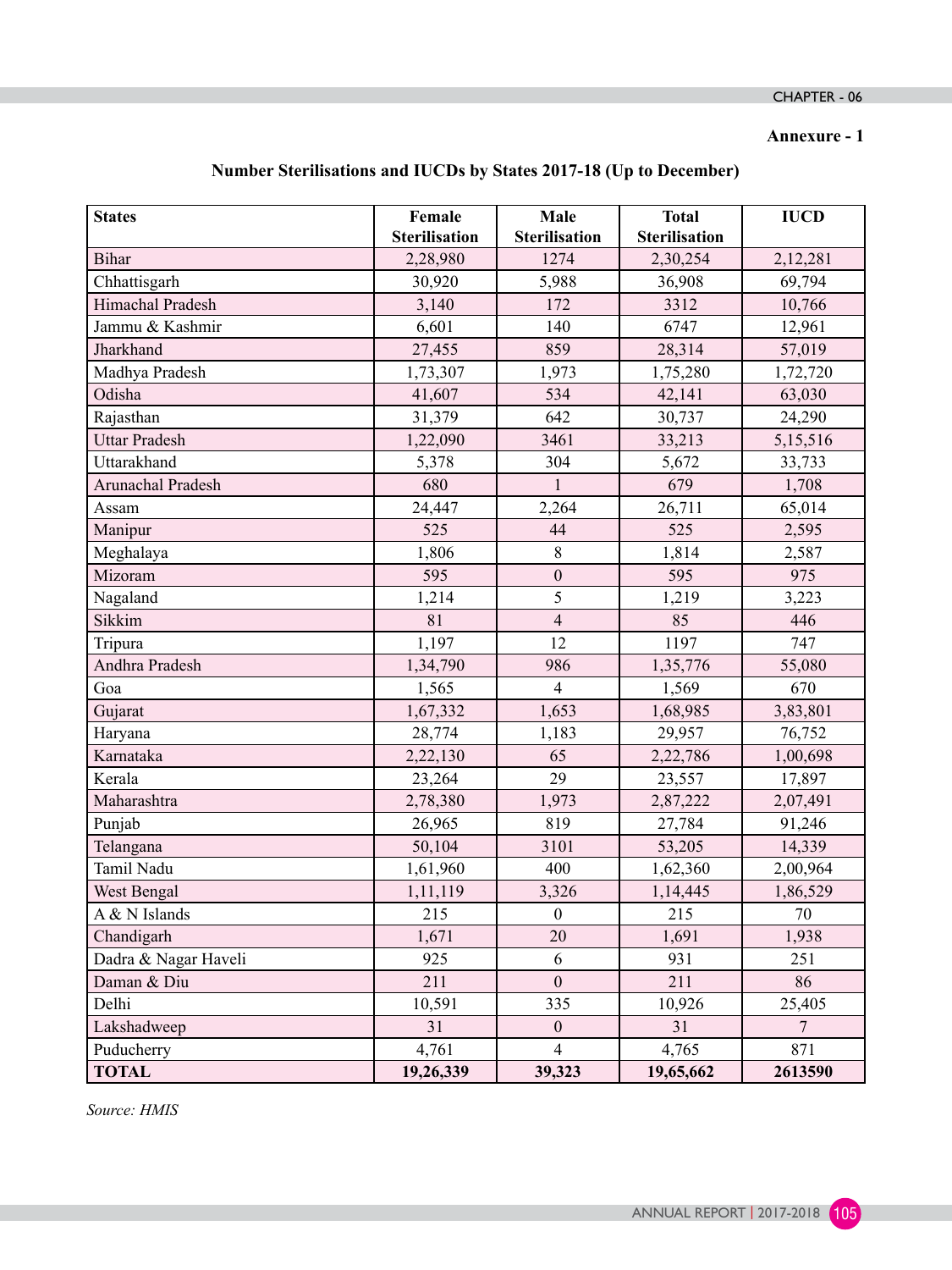#### **6.7 PROCUREMENT AND SUPPLY**  $\Omega$ F **CONTRACEPTIVES**

The Department of Health and Family Welfare is responsible for implementation of the National Family Welfare Programme by, inter-alia, encouraging the utilization of contraceptives and distribution of the same to the States/UTs under Free Supply Scheme and Public-Private Partnership (PPP) under Social Marketing Scheme. Under Free Supply Scheme, contraceptives such as Condoms, Oral Contraceptive Pills, Intra Uterine Device (Cu-T), Emergency Contraceptive Pills and Tubal Rings are procured and supplied free to the States/UTs. Injectable Contraceptive (Antara Programme) and Centchroman Contraceptive Pill viz. Chhaya have been introduced in 2016-17 in Free Supply Scheme.

**Procurement procedures:** Orders for 75% of the requirement in case of condoms and 55% of requirement for other contraceptives are placed on HLL Lifecare Ltd. (a PSU under the Ministry of Health & FW) for procurement of contraceptives being manufactured by them as per captive status awarded to them. For the remaining quantities, open tenders are advertised for procurement from private firms.

**Quality Assurance:** Manufacturers do in-house testing of stores before offering them for inspection. At the time of acceptance of stores, random samples from all the batches are picked up and tested in certified lab and in receipt of ok reports, stores are supplied to the consignees.

**6.7.1 Free Supply Scheme:** Under Free Supply Scheme, contraceptives viz. Condoms, Oral Contraceptives Pills (OCPs) (Mala-N), Intra Uterine Device (Copper-T), Tubal Rings, Emergency Contraceptive Pills (ECPs), Injectable Contraceptive, Centchroman Contraceptive Pill, Pregnancy Testing Kits (PTKs) are procured and supplied to the States with the objective of making them available free of cost to those who cannot afford to pay for it. These are supplied free of cost to the users through dispensaries, hospitals, PHCs, Sub Centres etc.

The following quantities of contraceptives were procured for supply to States during 2016-17 (Including CMSS) and 2017-18:

| Item                                   | 2016-17<br>(Including CMSS) |                                | $2017 - 18$ *<br>(up to Aug. 2017) |                         |
|----------------------------------------|-----------------------------|--------------------------------|------------------------------------|-------------------------|
|                                        | Quantity                    | <b>Value</b><br>(Rs. in Crore) | Quantity                           | Value<br>(Rs. in Crore) |
| Condoms (Free Supply) (Million Pieces) | 432.82                      | 69.29                          | 206.37                             | 32.92                   |
| OCPs (Free Supply) (Lakh Cycles)       | 311.98                      | 12.15                          | 106.30                             | 04.04                   |

*\*Figures are Provisional*

| <b>Item</b>                                     | 2016-17 (Including CMSS) |                                | $2017 - 18$ *<br>(up to Aug. 2017) |                                |  |
|-------------------------------------------------|--------------------------|--------------------------------|------------------------------------|--------------------------------|--|
|                                                 | Quantity                 | <b>Value</b><br>(Rs. in Crore) | Quantity                           | <b>Value</b><br>(Rs. in Crore) |  |
| $Copper - T (Lakh pcs.)$<br>(IUD 380A, IUD 375) | 48.11                    | 8.00                           | 11.31                              | 02.71                          |  |
| Tubal Ring (Lakh Pairs)                         | 6.39                     | 01.06                          | 1.28                               | 00.22                          |  |
| ECP (Lakh Packs)                                | 60.83                    | 00.89                          | 12.33                              | 00.27                          |  |
| Centchroman Contraceptive Pill (Lakh Strips)    | 7.13                     | 1.78                           | 19.00                              | 04.56                          |  |
| Injectable Contraceptive (Lakh doses)           | --                       | --                             | 27.00                              | 07.43                          |  |
| PT Kits (Lakh Kits)                             | 124.60                   | 5.00                           | 44.25                              | 01.77                          |  |

*\*Figures are Provisional*

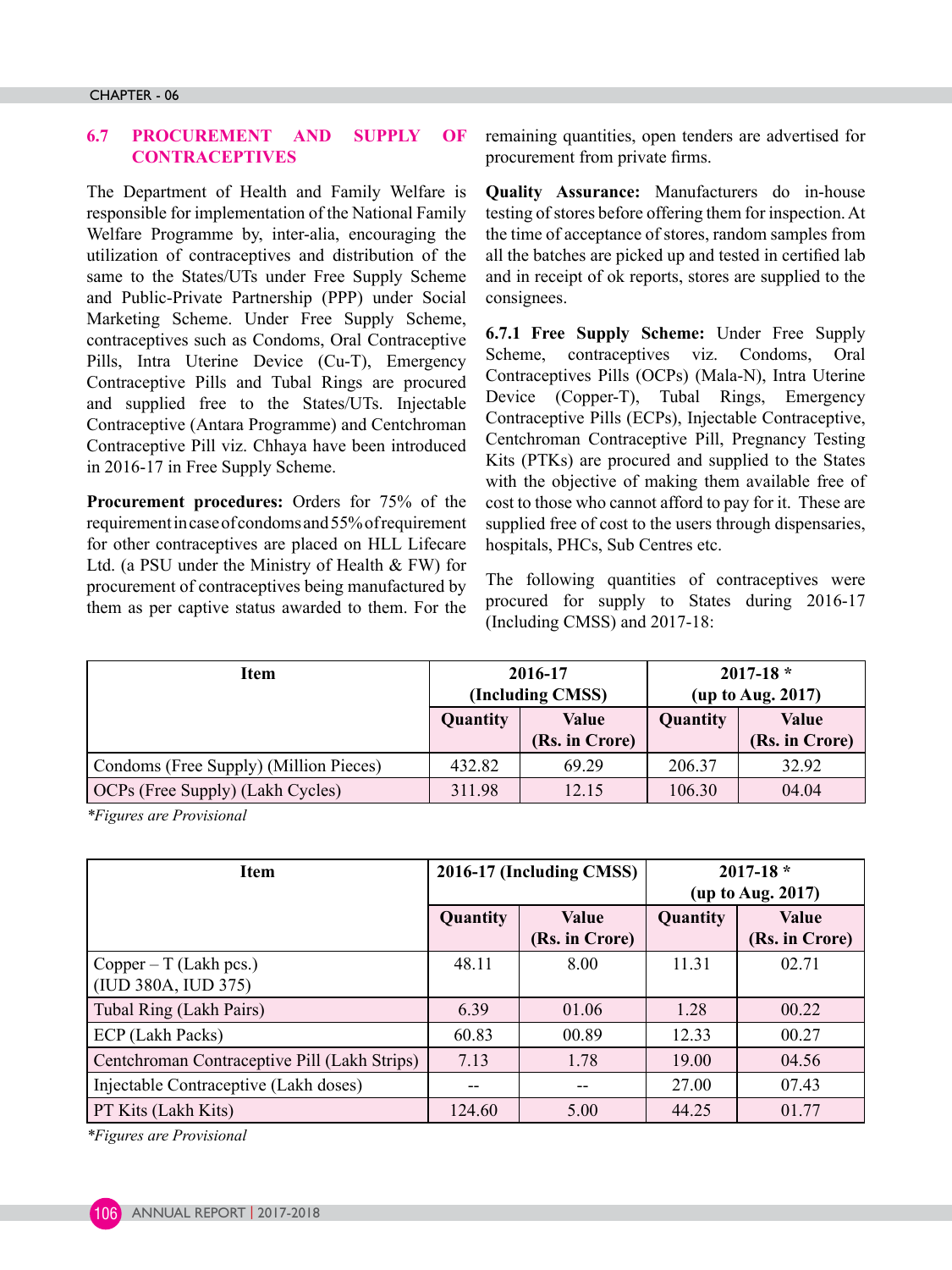#### **6.7.2 Social Marketing Scheme**

The National Family Welfare Programme initiated the Social Marketing Programme of Condoms in 1968 and that of Oral Pills in 1987. On the advice of Planning Commission (Now NITI Aayog) and Ministry of Finance, a study was conducted by UNFPA to evaluate the Social Marketing Scheme which submitted the report in December, 2015. The recommendations of UNFPA were examined in the Ministry and the Social Marketing Programme was rejuvenated. The price of the SMO brand contraceptives i.e Deluxe Nirodh (Govt. Brand) was revised from Rs. 3/- for a pack of 5 pieces to Rs.5/- for a pack of 5 pieces and SMO brand condoms from Rs. 2.00 for one piece to a maximum of Rs. 3.33 per piece ( Rs. 10.00 for a pack of 3 pieces). The price of the oral pills of Govt. Brand and SMO brand has also been revised i.e. Mala –D (Govt. Brand) from Rs.3.00 per cycle to Rs. 5.00 per cycle while the SMO brand price range was retained at a maximum price of Rs. 10.00 per cycle. SMOs have the flexibility to fix the price of branded condoms and OCPs within the range fixed by the Government. Condoms and Oral Pills are made available to the people at highly subsidized rates, through diverse outlets. Promotional and Packaging incentives which were being reimbursed to the SMOs has been withdrawn after revision of prices of Condoms and Oral Contraceptive Pills (OCPs). The issue price of both condom and OCP has been retained at Rs.0.40 per condom and Rs.1.60 per cycle of OCPs. The SMOs are required to be remit 35% advance payment to the Government before placement of indent for the value of quantity of stock intended by them and the balance 65% payment shall be remitted in the form of bank guarantee at the time of remitting 35% payment. The balance 65% amount of the issue price of both Condom and Oral Contraceptive Pills for which bank guarantee was given by SMOs should be paid by the SMO to Government by Demand Draft at the time of issue of release orders to reduced financial burden on them. The agreements with the SMOs are now signed for a period of three years to facilitate SMOs to plan their activities for a longer period. The extent of subsidy ranges from 70% to 85% depending upon the procurement price in a given year. Both these contraceptives are distributed through Social Marketing Organizations (SMOs). There are presently seven SMOs registered viz. HLL Lifecare Ltd., PHS(I), PCPL, Janani, PSS, World Health Partner and DKT (I) (Recently registered).

Presently, one Government brand (Deluxe Nirodh) and 12 different SMOs brands of condoms (i.e. Rakshak, Ustad, Josh, Mithun, Style, Thril, Kamagni, Sawan, Milan, Bliss, Ahsaas and KLY-MAX) are sold in the market through SMOs. Similarly for Oral Pills, one Government brand (Mala-D) and seven SMOs brands of Pills (i.e. Arpan, Pearl, Ecroz, Sunehri, Apsara, Khushi and Smartt Cycle) are sold.

SMOs have sold the following quantities during 2016- 17 & 2017-18 (upto June/Sept. 2017):

| SI.<br>No.       | <b>Social Marketing</b><br>Organization        | 2016-17 | 2017-18<br>(Provisional) |
|------------------|------------------------------------------------|---------|--------------------------|
| 1.               | HLL Lifecare Ltd,<br>Thiruvananthapuram        | 354.00  | 37.97*                   |
| $\overline{2}$   | Parivar Seva Sanstha,<br>Delhi                 | 00.00   | 00.00                    |
| 3.               | Janani, Patna                                  | 08.00   | $4.70*$                  |
| $\overline{4}$ . | Population Health<br>services (I)<br>Hyderabad | 35.00   | $7.60**$                 |
| 5.               | PCPL, Kolkata                                  | 00.00   | <b>NR</b>                |
| 6.               | World Health Partner                           | 2.00    | NR                       |
|                  | <b>Total</b>                                   | 399.00  | 50.27                    |

#### **Sale of Condoms (Quantity in Mpcs.)**

*\*Upto June, 2017*

*\*\*Upto September, 2017*

| SI.<br>No.     | <b>Social Marketing</b><br>Organisation  | 2016-17   | $2017 - 18$ *<br>(up to Aug.<br>2017) |
|----------------|------------------------------------------|-----------|---------------------------------------|
| 1              | HLL Lifecare Ltd.,<br>Thiruvananthapuram | 139.61    | 15.78                                 |
| $\overline{2}$ | Parivar Seva Sanstha, Delhi              | 5.52      | NR.                                   |
| 3              | Janani, Patna                            | 4.77      | 10.62                                 |
| 4              | Population Health services,<br>Hyderabad | 41.00     | 6.00                                  |
| 5              | PCPL, Kolkata                            | <b>NR</b> | <b>NR</b>                             |
| 6              | World Health Partner, New<br>Delhi       | 3.38      | NR.                                   |
|                | <b>Total</b>                             | 194.28    | 32.40                                 |

**Sale of Oral Contraceptive Pills (Quantity in Lakh Cycles)**

*\*Figures are Provisional*